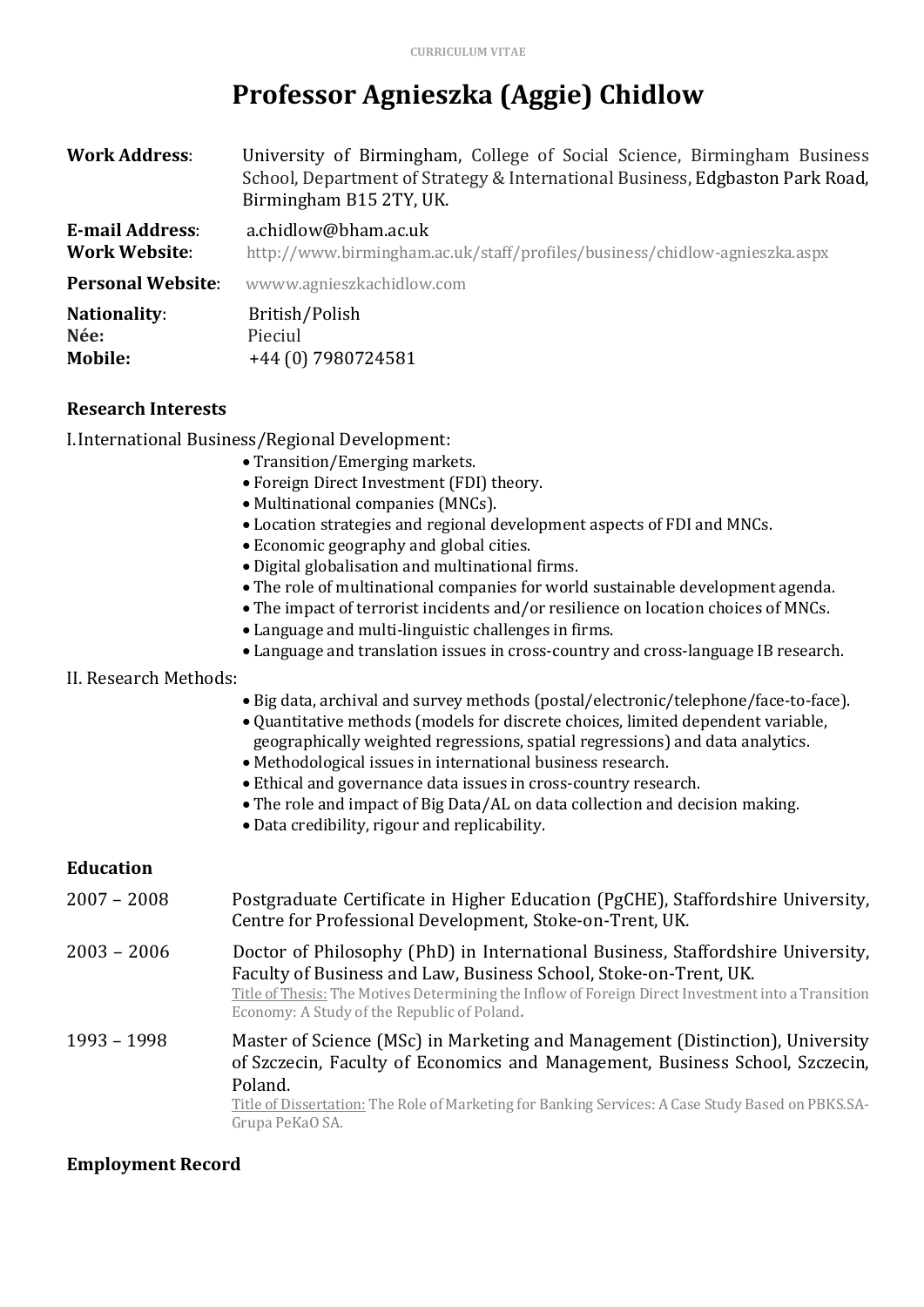| $2020$ – present | Full Professor (Chair) of International Business, Department of Strategy &<br>International Business, Birmingham Business School, College of Social Science,<br>University of Birmingham, UK.              |
|------------------|------------------------------------------------------------------------------------------------------------------------------------------------------------------------------------------------------------|
| $2017 - 2020$    | Senior Lecturer/Associate Professor in International Business, Department of<br>Strategy & International Business, Birmingham Business School, College of Social<br>Science, University of Birmingham, UK. |
| $2015 - 2017$    | Lecturer/Assistant Professor in International Business, Department of Strategy<br>& International Business, Birmingham Business School, College of Social Science,<br>University of Birmingham, UK.        |
| $2011 - 2012$    | Associate Lecturer (part-time), Department of Management, King's College<br>London, London, UK.                                                                                                            |
| $2010 - 2015$    | Senior Lecturer in International Business, Centre for International Business and<br>Innovation, Business School, Manchester Metropolitan University, Manchester,<br>UK.                                    |
| $2006 - 2010$    | Lecturer in Business Economics, Department of Management, Business School,<br>Staffordshire University, Stoke-on-Trent, UK.                                                                                |
| $2006 - 2008$    | Associate Lecturer (part-time), Business School, University of Manchester,<br>Manchester, Manchester, UK.                                                                                                  |
| 2006             | Researcher, London School of Economics, Stanford University and McKinsey &<br>Company, London, UK (https://worldmanagementsurvey.org).                                                                     |
| $2003 - 2005$    | Researcher, Centre for Research into Corporate Responsibility & Environment<br>(CRCRE), Business School, Staffordshire University, Stoke-on-Trent, UK.                                                     |
| $2003 - 2004$    | Associate Lecturer (part-time), Business School, Staffordshire University, Stoke-<br>on-Trent, UK.                                                                                                         |
| $1998 - 2000$    | Research Assistant and Lecturer, Institute of Investment and Valuation of Firms,<br>Faculty of Economics and Management, University of Szczecin, Szczecin, Poland.                                         |
| 1997             | Marketing Specialist (Apprenticeship), Department of Marketing, Pomorski Bank<br>Kredytowy S.A. Szczecin, Poland.                                                                                          |

#### Leadership Roles: University

| $2018 - 2021$ | Head of Department, Department of Strategy & International Business,  |  |  |  |
|---------------|-----------------------------------------------------------------------|--|--|--|
|               | Birmingham Business School, University of Birmingham, Birmingham, UK. |  |  |  |

- 2018 Deputy Head of Department, Department of Strategy & International Business, Birmingham Business School, University of Birmingham, Birmingham, UK.
- 2017 2018 Departmental PhD Programme Director, Department of Strategy & International Business, Birmingham Business School, University of Birmingham, Birmingham, UK.

Departmental PhD Programme Director, Department of Management, Birmingham Business School, University of Birmingham, Birmingham, UK.

Co-Ordinator/Member, Centre for International Business and Innovation, Business School, Manchester Metropolitan University, Manchester, UK.

#### Leadership Roles: Other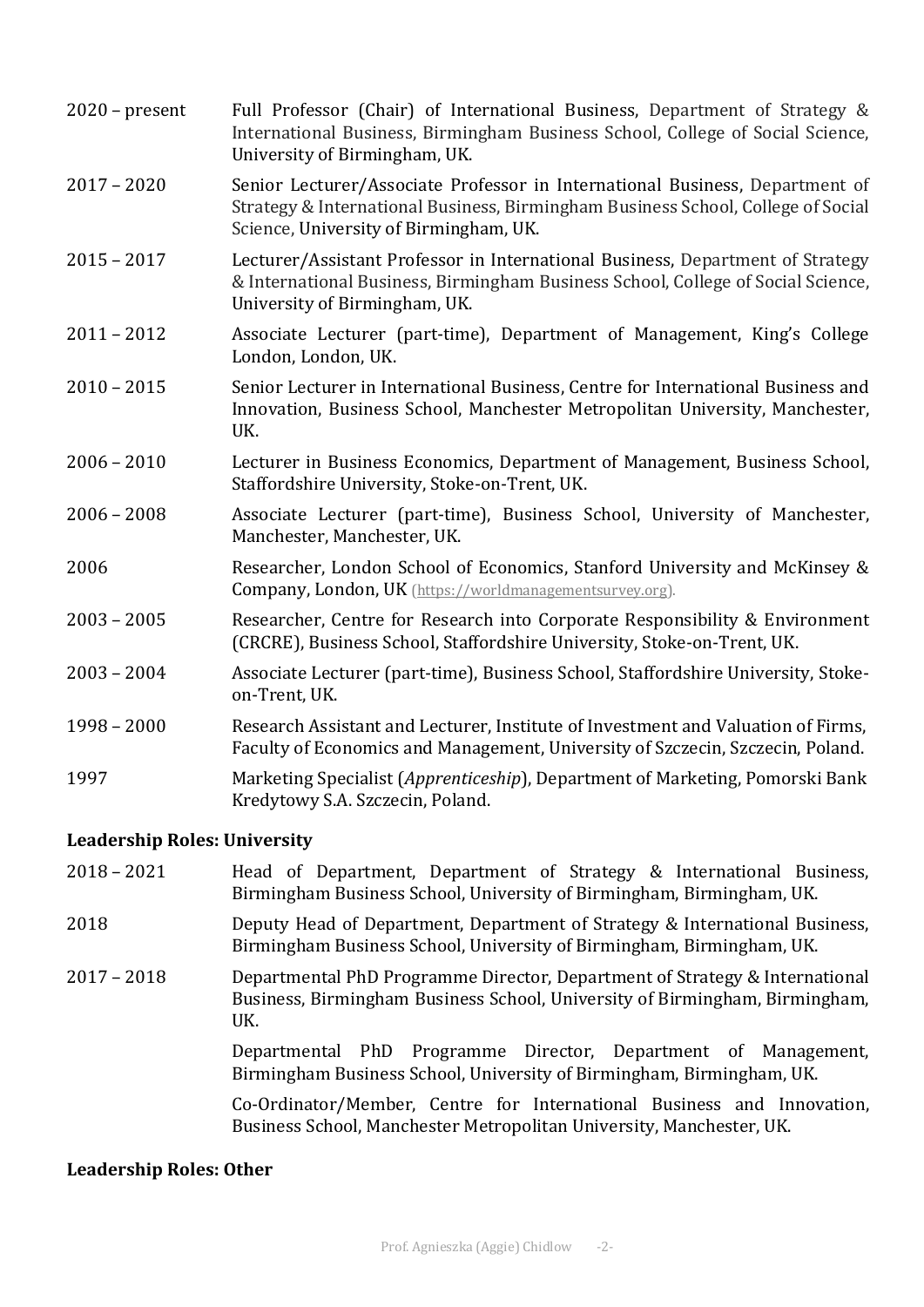| $2022$ – present | International Advisory Board Member, Consortium for the Advancement of<br>Research Methods and Analysis (CARMA), Texas Tech University, Rawls College<br>of Business, USA: https://carmattu.com/about.                                                                                                                                                                                                                                                                                                                  |
|------------------|-------------------------------------------------------------------------------------------------------------------------------------------------------------------------------------------------------------------------------------------------------------------------------------------------------------------------------------------------------------------------------------------------------------------------------------------------------------------------------------------------------------------------|
| $2020 - 2021$    | HR Investigation Officer, Human Resources, College of Engineering and Physical<br>Sciences, University of Birmingham, Birmingham, UK.                                                                                                                                                                                                                                                                                                                                                                                   |
| $2020$ – present | Governor, St. Joseph's College, Roman Catholic Mixed Grammar School, Stoke-on-<br>Trent, UK.                                                                                                                                                                                                                                                                                                                                                                                                                            |
| $2019$ – present | Working Board Member, Responsible Research in Business & Management<br>(RRBM) Global Network. https://www.rrbm.network.<br>Note:<br>The RRBM is dedicated to inspiring, encouraging, and supporting credible and useful research in<br>the business and management disciplines. It is a network developed by a group of leading<br>business schools in the USA and the main Business Schools' accreditation bodies such as the<br>AACSB, EFMD, PRME, as well as the Aspen Institute's for Business and Society Program. |
| $2016$ – present | Co-Founder, Academy of International Business Research Methods – Shared<br>Interest Group (AIB RM-SIG), Academy of International Business (AIB), USA:<br>https://rmsig.aib.world/about.                                                                                                                                                                                                                                                                                                                                 |
| $2015$ – present | Expert Advisor for Research & Innovation, European Commission, Brussels:<br>(EX2015D263516).                                                                                                                                                                                                                                                                                                                                                                                                                            |
| $2014 - 2018$    | Methodological Advisor: United Nations Counter-Terrorism Centre (UNCTC),<br><b>United Nations, USA.</b>                                                                                                                                                                                                                                                                                                                                                                                                                 |

## Leadership: Knowledge Exchange, Impact & Engagement Initiatives

| $2022$ – present | Doctoral Committee Member, Philosophical Foundations of Responsible<br>Research, Responsible Research in Business & Management (RRBM) Global<br>Network: https://www.rrbm.network/daretocare/online-courses.                                                                                                                                                  |
|------------------|---------------------------------------------------------------------------------------------------------------------------------------------------------------------------------------------------------------------------------------------------------------------------------------------------------------------------------------------------------------|
|                  | Final Selection Committee Member, Dare to Care PGR Dissertation Scholarships<br>(\$10,000), Responsible Research in Business & Management (RRBM) Global<br>Network: https://www.rrbm.network/daretocare.                                                                                                                                                      |
| 2022             | Paper Development Workshop, International Business Review, Academy of<br>International Business (AIB), Annual Meeting, University of Florida, Miami, USA.                                                                                                                                                                                                     |
| $2021 - 2022$    | Steering Committee Member, Responsible Research in Business & Management<br>Research Summit, Responsible Research in Business & Management (RRBM)<br>Global Network, The Wharton School of Business, University of Pennsylvania,<br>USA: https://www.rrbm.network/taking-action/events/2022-responsible-research-summit.                                      |
|                  | Selection Committee Member, Dare to Care PGR Dissertation Scholarships<br>(\$10,000), Responsible Research in Business & Management (RRBM) Global<br>Network: https://www.rrbm.network/daretocare.                                                                                                                                                            |
| $2020 - 2021$    | Planning Committee Member, Responsible Research in Business & Management<br>Research Summit, Responsible Research in Business & Management (RRBM)<br>Global<br>Network, Online:<br>https://www.rrbm.network/taking-action/events/online-<br>events/responsible-research-summits-2021/responsible-research-academic-summit-<br>2021/rras21-planning-committee. |
|                  | Co-Track Chair, Research Methods, Academy of International Business (AIB), 2 <sup>nd</sup><br>Online Annual Meeting, University of Florida, Miami, USA.                                                                                                                                                                                                       |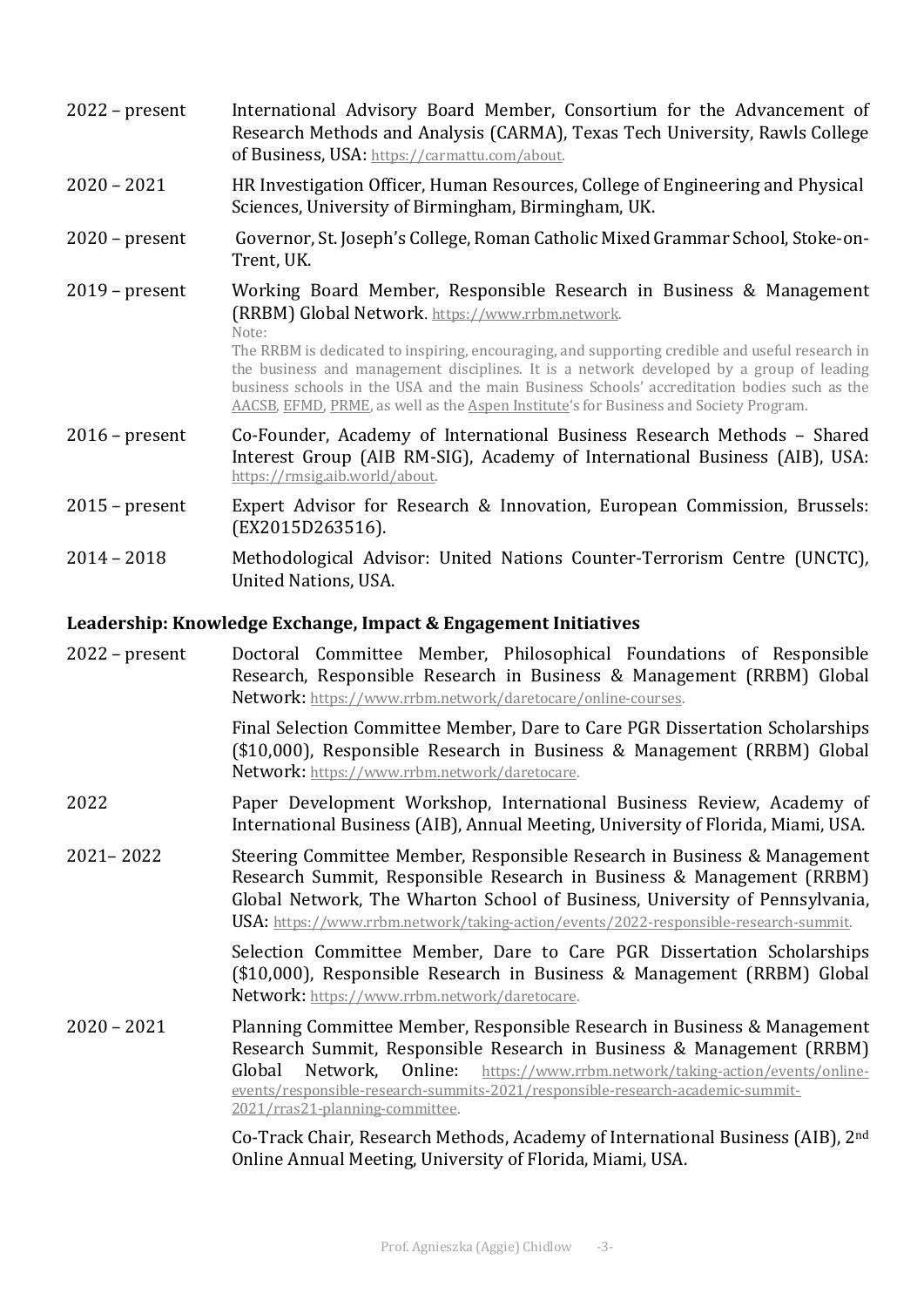2020 – present Vice-President for Responsible Research Methods, Academy of International Business Research Methods - Shared Interest Group (AIB RM-SIG), Academy of International Business (AIB), Michigan, USA. https://rmsig.aib.world.

> Founder, Responsible Research in Business & Management on Tour Symposium (RRBM on Tour), Responsible Research in Business & Management (RRBM) Global Network: https://www.rrbm.network.

Completed Symposiums:

- SGH Warsaw School of Economics, Warsaw, Poland.
- Poznan University of Economics and Business, Poznan, Poland.
- University of Dubrovnik, Dubrovnik, Croatia.
- Woxsen University, Hyderabad, India (*forthcoming*)

Note:

The list of activities for each symposium are illustrated in Table 1.

| <b>Academic Year</b>    |                                                               | 2021/2022                                                                     |                                                                                    |
|-------------------------|---------------------------------------------------------------|-------------------------------------------------------------------------------|------------------------------------------------------------------------------------|
| Event                   | 1st RRBM on Tour<br>Symposium                                 | 2 <sup>nd</sup> RRBM on Tour<br>Symposium                                     | 3rd RRBM on Tour<br>Symposium                                                      |
| Location                | SGH Warsaw School of<br>Economics, Warsaw,<br>Poland (Online) | Poznan University of<br>Economics and<br>Business, Poznan,<br>Poland (Online) | University of Dubrovnik &<br>University of Zagrzeb,<br>Dubrovnik, Croatia (Online) |
| Date                    | 18 November 2021                                              | 10 March 2022                                                                 | 8 April 2022                                                                       |
| Speakers                | 6                                                             | 4                                                                             | 4                                                                                  |
| Panels                  | 3                                                             | 2                                                                             | 2                                                                                  |
| Discussion<br>Workshops | 3                                                             | 3                                                                             | 3                                                                                  |
| Days                    |                                                               |                                                                               |                                                                                    |
| Participants            | 86                                                            | 65                                                                            | 32                                                                                 |

2021 **Paper Development Workshop, International Business Review, Academy of** International Business (AIB),  $2<sup>nd</sup>$  Online Annual Meeting, University of Florida, Miami, USA.

2020 **Paper Development Workshop, International Business Review, Academy of** International Business (AIB),  $1<sup>st</sup>$  Online Annual Meeting, University of Florida, Miami, USA.

> Co-Lead with Prof. William H. Greene, Masterclass Titled: "Quantitative Research Discrete Choice Modelling", Academy of International Business Research Methods – Shared Interest Group (AIB RM-SIG),  $1^{st}$  Online Annual Meeting, University of Florida, Miami, USA.

> Paper Development Workshop, International Business Review, European International Business Academy (EIBA), 1<sup>st</sup> Online Annual Meeting, University of Vienna, Austria.

- 2019 2021 Steering Committee Member, Responsible Research Academic Summit (Online), Responsible Research in Business & Management (RRBM) Global Network.
- 2019 present Founder, Responsible Research Methods Symposium, Department of Strategy and International Business, Birmingham Business School, University of Birmingham, UK.
- 2019 **Paper Development Workshop, International Business Review, Academy of** International Business (AIB), Annual Meeting, Copenhagen Business School, Copenhagen, Denmark.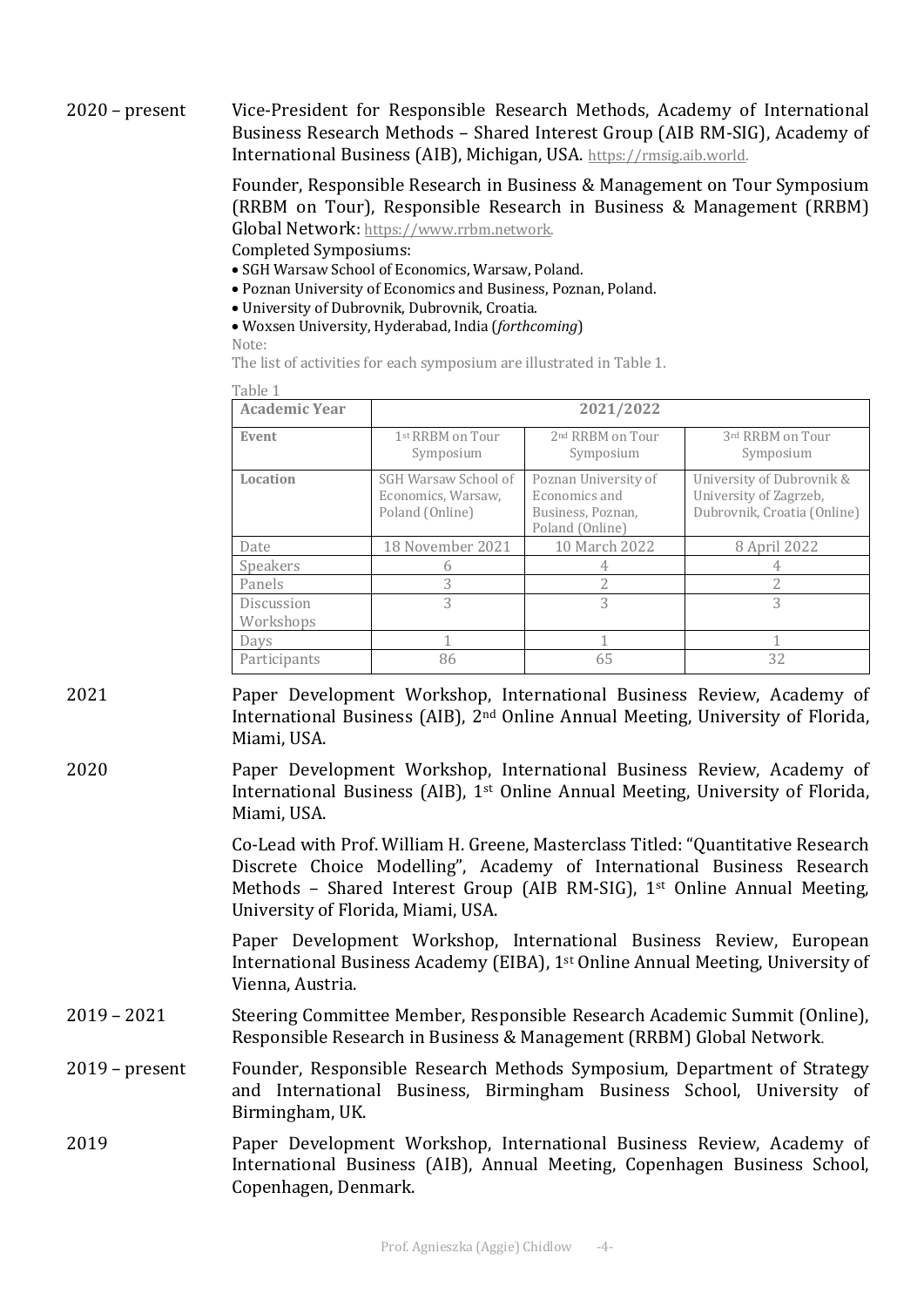### Committee Member, Research Methods Award, Research Methods Track, Academy of International Business - Central & Eastern Europe Chapter, (AIB -CEE) Annual Meeting.

Note:

This is an initiative I proposed and implemented to enhance The University of Birmingham's visibility, standing and impact within the international business community both nationally and internationally. 

Founder & Committee Member, Research Methods Award, Research Methods Track, Academy of International Business - Middle East & North Africa Chapter (AIB -MENA), Annual Meeting.

Note:

This is an initiative I proposed and implemented to enhance The University of Birmingham's visibility, standing and impact within the international business community both nationally and internationally. 

### 2018 – 2022 Founder & Committee Member, Research Methods Award, Research Methods Track, Academy of International Business – United Kingdom & Northern Ireland (AIB -UK&I) Chapter, Annual Meetings.

Note:

This is an initiative I proposed and implemented to enhance The University of Birmingham's visibility, standing and impact within the international business community both nationally and internationally. 

#### 2018 – 2020 Responsible Research Methods Symposium, Founder and Program Chair, Department of Strategy and International Business, Birmingham Business School, University of Birmingham, UK.

#### Note:

The list of activities as well as registered participants for this event is illustrated in Table 2.

| ____ |  |
|------|--|
|------|--|

| <b>Academic Year</b> | 2018/2019<br>(1 <sup>st</sup> event) | 2019/2020*<br>(2 <sup>nd</sup> event) |
|----------------------|--------------------------------------|---------------------------------------|
| <b>Speakers</b>      |                                      |                                       |
| Participants         |                                      | ж                                     |
| Keynote              |                                      |                                       |
| Sessions             |                                      |                                       |

*Note:* 

*\**Event cancelled due to COVID-19.

- 2018 2019 Co-Track Chair, Research Methods, Academy of International Business United Kingdom & Northern Ireland (AIB-UK&I) Chapter, Annual Meeting, University of Susses, Sussex, UK.
- 2017 2019 Committee Member, Research Methods Award, Research Methods Track, Academy of International Business (AIB), Annual Meetings.

Founder, Eminent Speakers Seminar, Birmingham Business School, University of Birmingham, UK.

2017 – 2018 Co-Track Chair, Research Methods, Academy of International Business – United Kingdom & Northern Ireland (AIB-UK&I) Chapter, Annual Meeting, University of Birmingham, UK.

> Conference Chair,  $45<sup>th</sup>$  Academy of International Business – United Kingdom & Northern Ireland Chapter (AIB - UK&I) Annual Meeting, Birmingham Business School, University of Birmingham, UK.

2016 - 2021 Academy of International Business Research Methods - Shared Interest Group (AIB RM-SIG), Various Workshops, Masterclasses and Clinics, Vice President Program, Academy of International Business (AIB), Annual Meetings.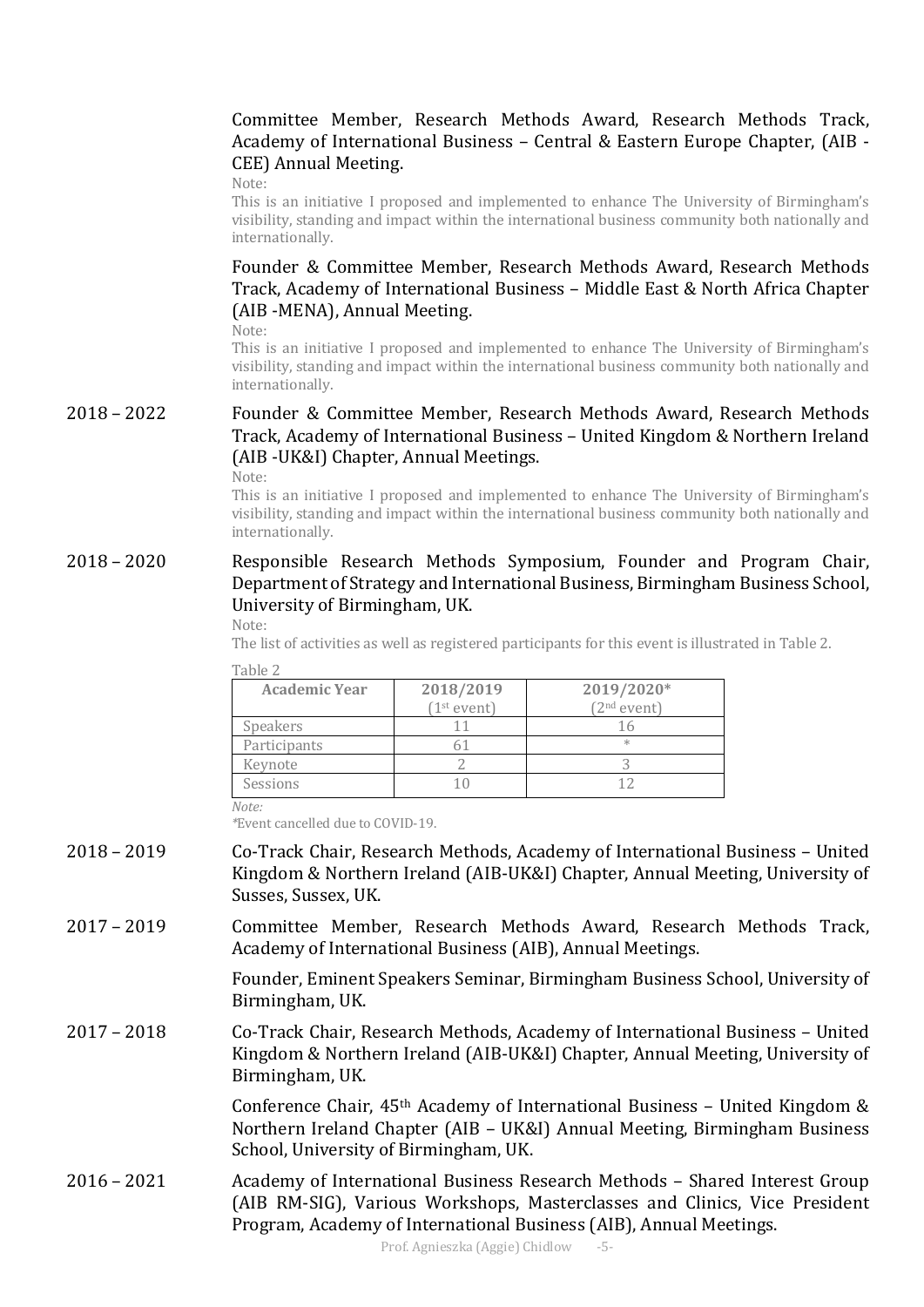- Minneapolis, USA: 27-30 June 2016.
- · Dubai, EAU: 1-5 July 2017.
- Copenhagen, Denmark: 22-27 June 2019.
- Miami, USA, 1-9 July 2020  $(1<sup>st</sup>$  Online Meeting).
- Miami, USA, 28 June-2 July 2021 (2<sup>nd</sup> Online Meeting).

Note: 

As one of the co-founders of the AIB RM-SIG I take an active role in designing, managing and leading the organisation of the AIB RM-SIG workshops, masterclasses and clinics as part of the AIB's annual meetings. The list of activities (as well as registered participants) I lead and designed between  $2016 - 2021$  is illustrated in Table 3.

 $Table 3$ 

| t upic of                                                   |      |      |      |                |             |
|-------------------------------------------------------------|------|------|------|----------------|-------------|
| <b>Activities</b>                                           | 2017 | 2018 | 2019 | 2020           | $2021**$    |
| AIB RM-SIG Workshops                                        | 2    | 6    | 5    |                | 2           |
| Offered                                                     |      |      |      |                |             |
| AIB RM-SIG Clinics Offered                                  | 15   | 15   | 12   | 14             | 15          |
| AIB RM-SIG Masterclasses                                    |      |      |      | $\overline{2}$ | 4           |
| Offered                                                     |      |      |      |                |             |
| AIB RM-SIG Workshops<br><b>Registered Participants Only</b> | 85   | 110  | 176  | 178            | 61          |
| AIB RM-SIG Clinics Registered<br>Participants Only          | 160  | 165  | 135  | 151            | <b>Open</b> |
| AIB RM-SIG Masterclasses<br>Registered Participants Only    |      |      |      | 64             | 85          |
| $N \sim + \sim$                                             |      |      |      |                |             |

Note: 

\*Delivered online for the first time due to the Covid-19 pandemic.

\*\* Delivered online due to the Covid-19 pandemic.

#### $2016 - 2021$  45<sup>th</sup> Academy of International Business – United Kingdom & Northern Ireland (AIB UK&I) Chapter, Annual Meeting, Conference & Program Chair, Birmingham Business School, University of Birmingham, UK. Note:

The aim of such a prestigious event was to further advance institutional learning and scholarship at the national level within the international business and strategy fields. To ensure high quality of research was submitted and present at the event, for the first time in the history of the chapter meetings I introduced track-chairs. Such an innovative and strategic practice was highly applauded by the chapter's Executive Board, and it has been implemented ever since. Through my strategic leadership of the conference, the institutional profile was enhanced nationally and internationally and my Department was referred to as a model of "good learning environment and practice" within my discipline.

### 2016 - 2020 Annual Strategy and International Business Symposium, Co-founder and Program Chair, Department of Strategy and International Business, Birmingham Business School, University of Birmingham, UK.

Note:

The list of activities and registered participants for each symposium is illustrated in Table 4.

| <b>Academic Year</b> | 2016/2017               | 2017/2018               | 2018/2019               | 2019/2020              |
|----------------------|-------------------------|-------------------------|-------------------------|------------------------|
|                      | (1 <sup>st</sup> event) | (2 <sup>nd</sup> event) | (3 <sup>rd</sup> event) | 4 <sup>th</sup> event) |
| <b>Speakers</b>      | 14                      |                         |                         |                        |
| Participants         | 32                      | 34                      | 42                      |                        |
| Keynote              |                         |                         |                         |                        |
| Sessions             |                         |                         |                         |                        |
| Days                 |                         |                         |                         |                        |

Table 4

Vice-President Programme, Academy of International Business Research Methods - Shared Interest Group (AIB RM-SIG), Academy of International Business (AIB), USA.

Co-Founder, Annual Strategy and International Business Symposium, Department of Strategy and International Business, Birmingham Business School, University of Birmingham, UK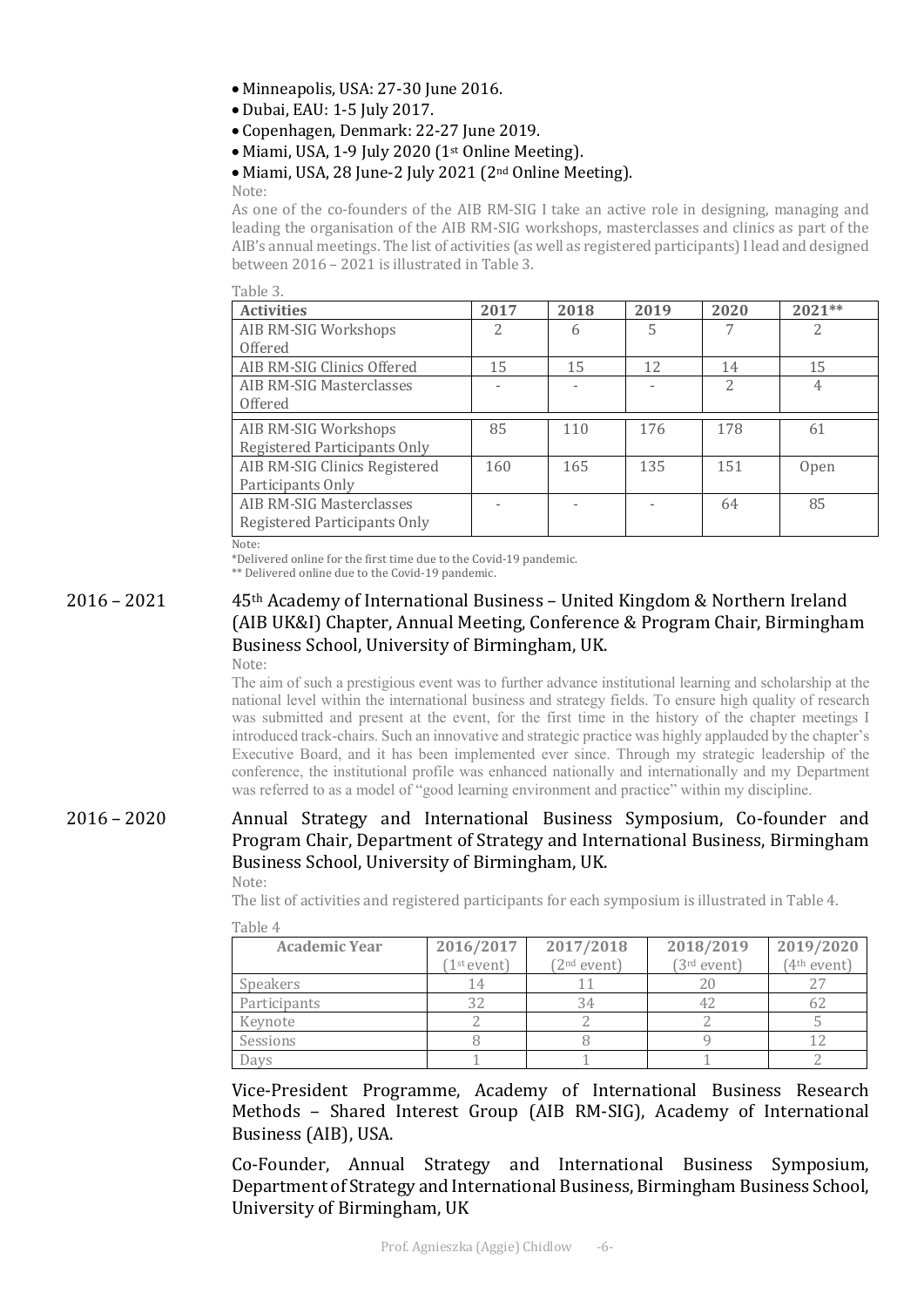| $2016 - 2019$    | Best Research Paper Award, Academy of International Business Research<br>Methods - Shared Interest Group (AIB RM-SIG), Co-Founder, Academy of<br>International Business (AIB), Annual Meetings.            |
|------------------|------------------------------------------------------------------------------------------------------------------------------------------------------------------------------------------------------------|
| $2016 - 2018$    | PGR Seminar Series: Research Methods, Department of Strategy and<br>International Business, Birmingham Business School, University of Birmingham,<br>UK.                                                   |
|                  | PGR Seminar Series: Research Methods, Department of Management,<br>Birmingham Business School, University of Birmingham, UK.                                                                               |
| $2014 - 2015$    | Co-Track Chair, Research Methods in International Business Research, European<br>International Business Academy (EIBA), Annual Meeting, Pontifical Catholic<br>University of Rio de Janeiro, Brazil.       |
| $2012$ – present | Session Chair, Various, European International Business Academy (EIBA),<br>Academy of International Business (AIB), Academy of International Business -<br>United Kingdom & Northern Ireland (AIB - UK&I). |
| $2010 - 2014$    | Seminar Series: Research Methods, Center for International Business and<br>Innovation, Business School, Manchester Metropolitan University, Manchester,<br>UK.                                             |
| $2007 - 2009$    | Seminar Series: Business Economics, Faculty of Business & Law, Business School,<br>Staffordshire University, Stoke-on-Trent, UK.                                                                           |

#### **Visiting Positions**

| $2018$ – present | Visiting Professor, School of International Business, Southwestern, University of |
|------------------|-----------------------------------------------------------------------------------|
|                  | Finance and Economics, China.                                                     |

- 2016 Centre for International Business Education and Research, Robinson College of Business, Georgia State University, Atlanta, USA.
- 2014 2015 Stern School of Business, New York University, New York, USA.

Institute of International Business and Economics and Business, Poznan University of Economics and Business, Poznan, Poland.

- 2012 2015 Department of Management, King's College London, London, UK.
- 2010 2011 **International Business Group, Department of Business Studies, University of** Uppsala, Uppsala, Sweden.
- 2004 2005 Williamson Davidson Institute, St. Ross School of Business, University of Michigan, Ann Arbor, Michigan, USA.
- 2014 2015 Department of Marketing, Wayne State University, Michigan, USA.

#### **Memberships: Professional Associations**

- 2022 present Consortium for the Advancement of Research Methods and Analysis (CARMA), https://carmattu.com/about.
- 2021 present Responsible Global Value Chains (RGVC) Network: https://www.responsibleglobalvaluechains.org.

#### Academy of Management (AoM): https://aom.org.

2019– present Responsible Research in Business & Management (RRBM) Global Network: https://www.rrbm.network.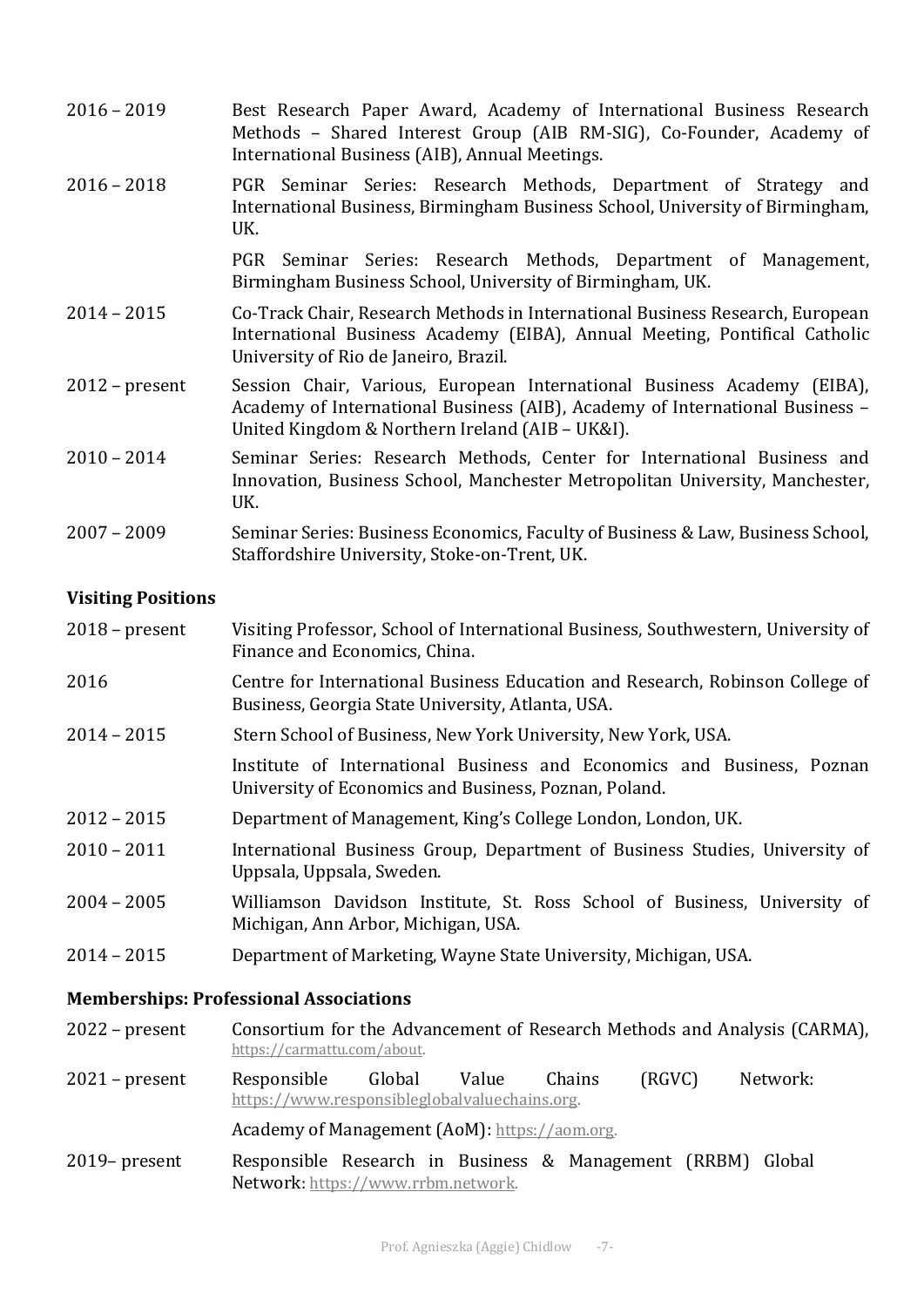|                  | French Research Group on Management & Language (GEM&L) Global<br>Network: https://geml.eu. |
|------------------|--------------------------------------------------------------------------------------------|
| $2005 - 2010$    | Regional Studies Association (RSA).                                                        |
| $2004$ – present | Academy of International Business (AIB).                                                   |
|                  | European International Business Academy (EIBA).                                            |

# **Membership: Accreditation Bodies**

| $2019$ – present | Association of MBAs (AMBA)<br>Undertaken assessments:<br>· Warsaw School of Economics, Poland, February 2020.<br>· Nicolaus Copernicus University, Poland, June 2021.<br>· Reykjavik University School of Business, Iceland, September 2021.<br>. Queen's University Belfast, Queen's Management School, Northern Ireland, October 2021<br>· University of Warsaw, Poland, March 2022.<br>· Aalto University, Finland, June 2022 (forthcoming). |
|------------------|-------------------------------------------------------------------------------------------------------------------------------------------------------------------------------------------------------------------------------------------------------------------------------------------------------------------------------------------------------------------------------------------------------------------------------------------------|
|                  | <b>Continued Professional Development: Leadership &amp; Teaching</b>                                                                                                                                                                                                                                                                                                                                                                            |
| 2021             | Senior Leadership Program (Cohort 14), People and Organisational<br>Development, University of Birmingham, Birmingham, UK.<br>Note:<br>As part of the Senior Leadership Program, I co-led the development of the Learning Engagement<br>Growth and Opportunity Tool (LEGO), a concept aimed at creating a "one-stop-shop" for a digital<br>education to enhance student learning. The model was endorsed by the Vice-Chancellor in 2022         |
|                  | and it is aimed to be as part of the University's overall digital strategy to support<br>interdisciplinary teaching.                                                                                                                                                                                                                                                                                                                            |
| $2020 - 2021$    | Leadership Coaching, People and Organisational Development, University of<br>Birmingham, Birmingham, UK.                                                                                                                                                                                                                                                                                                                                        |
| $2019 - 2020$    | Bite-Size Management Sessions, College of Social Sciences, University of<br>Birmingham, Birmingham, UK.<br>Attended sessions:<br>• Session 1: Vision, strategy, budget setting (COMPACT).<br>• Session 2: Managing recruitment, selection and induction.<br>• Session 3: Managing academic probation, PDR and performance.                                                                                                                      |
|                  | Research Leaders Program (Cohort 4) People and Organisational Development,<br>University of Birmingham, Birmingham, UK.                                                                                                                                                                                                                                                                                                                         |
| 2019             | Aspiring Women Leaders, Workshop, Charted Association of Business Schools<br>(CABS), University of Liverpool in London, London, UK.                                                                                                                                                                                                                                                                                                             |
|                  | PDR and Mentoring Training, People and Organisational Development,<br>University of Birmingham, Birmingham, UK.                                                                                                                                                                                                                                                                                                                                 |
| 2018             | PGR Supervisory Course (Re-fresher), College of Social Sciences, University of<br>Birmingham, Birmingham, UK.                                                                                                                                                                                                                                                                                                                                   |
| $2017 - 2018$    | Senior/Principal Fellowship of Higher Education Academy Training, Higher<br>Education Futures Institute (HEFi), Birmingham, UK.                                                                                                                                                                                                                                                                                                                 |
| 2012             | PgCert: Supervisor/How to Chair a Viva, Business School, Manchester<br>Metropolitan University, Manchester, UK.                                                                                                                                                                                                                                                                                                                                 |
| 2004             | PgCert: Diversity Learning in Higher Education, Centre for Professional<br>Development, Staffordshire University, Stoke-on-Trent, UK.                                                                                                                                                                                                                                                                                                           |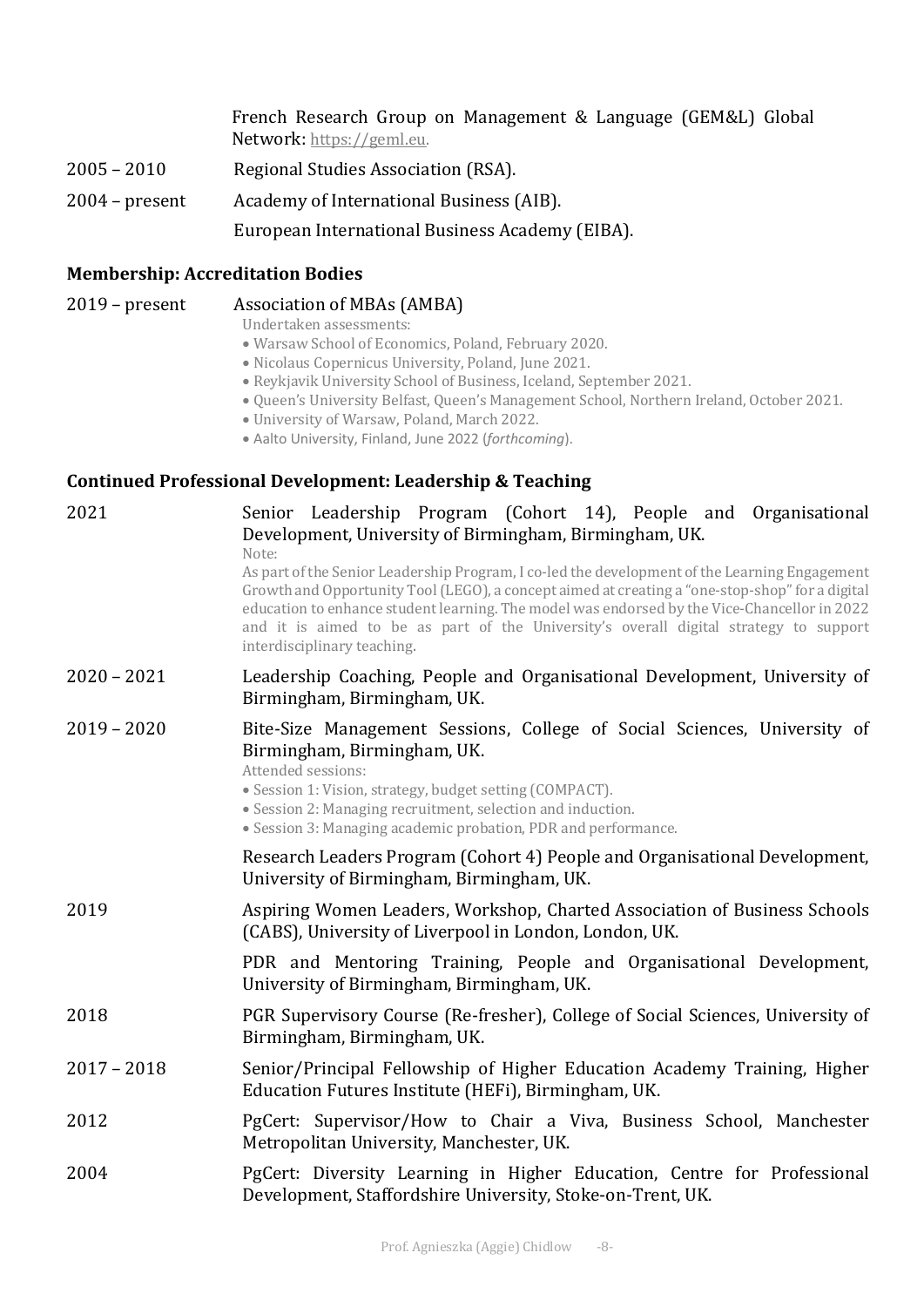2002 – 2003 PgCert: Research Methods, Centre for Professional Development, Staffordshire University, Stoke-on-Trent, UK.

> PhD Bridging Modules, Faculty of Business and Law, Staffordshire University, Stoke-on-Trent, UK.

> Teaching in Higher Education Training, Faculty of Business and Law, Staffordshire University, Stoke-on-Trent, UK.

### **Continued Professional Development: Research**

| $2021$ – present | Various Responsible Research Methods Masterclasses and Courses, Responsible<br>(RRBM)<br>Global<br>in<br><b>Business</b><br>and<br>Management<br>Network.<br>Research<br>https://www.rrbm.network.                                              |
|------------------|-------------------------------------------------------------------------------------------------------------------------------------------------------------------------------------------------------------------------------------------------|
| $2016$ – present | Various Research Methods Workshops, Masterclasses and Clinics, Academy of<br>International Business Research Methods - Shared Interest Group (AIB RM-<br>$SIG$ ).                                                                               |
| $2014 - 2015$    | Discrete Choice Modelling, Stern School of Business, New York University, New<br>York, USA. (Speaker: Prof. William H. Greene).                                                                                                                 |
| 2013             | Panel/Longitudinal Data Analysis Masterclass, Centre for Microdata Methods<br>and Practice, Institute for Fiscal Studies, London, UK. (Speaker: Prof. Frank<br>Windmeijer).                                                                     |
| 2010             | Discrete Choice Modelling Masterclass, Centre for Microdata Methods and<br>Practice, Institute for Fiscal Studies, London, UK. (Speaker: Prof. William H. Greene).                                                                              |
| 2009             | New Developments in Econometrics Masterclass, Centre for Microdata Methods<br>and Practice, Institute for Fiscal Studies, London, UK. (Speakers: Prof. Guido Imbens<br>and Prof. Jeffrey Wooldridge).                                           |
| 2008             | Globalisation, Technology and Inequality,<br>School:<br>Instituto<br>Summer<br>Complutense de Estudios Internacionales, Universidad Complutense de Madrid,<br>Madrid, Spain. (Speakers: Prof. José Molero, Prof. Ivo Zander, Prof. Pari Patel). |
|                  | Data Reduction and Classification, ESRC National Centre for Research Methods,<br>University of Manchester, Manchester, UK.                                                                                                                      |
| 2007             | Conceptualising Longitudinal Studies, ESRC National Centre for Research<br>Methods, University of Manchester, Manchester, UK.                                                                                                                   |
|                  | Spatial Regression Analysis, ESRC National Centre for Research Methods,<br>University of Manchester, Manchester, UK.                                                                                                                            |
| 2006             | Cognitive Interviewing for Survey Development, ESRC National Centre for<br>Research Methods, University of Manchester, Manchester, UK.                                                                                                          |
|                  | Summer Internship at McKinsey & Company, McKinsey & Company, London,<br>UK.                                                                                                                                                                     |
| 2005             | Workshop: International Entrepreneurship, Georgia Institute<br>PhD<br>- of<br>Technology and University of Minneapolis, University of Minneapolis,<br>Minnesota, USA.                                                                           |
| 2004             | Questionnaire Development and Design, ESRC National Centre for Applied<br>Statistics, Lancaster University, Lancaster, UK.                                                                                                                      |
| 2003             | PGR Workshop in Research Methods, Association of Heterodox Economics,<br>University of Manchester, Manchester, UK.                                                                                                                              |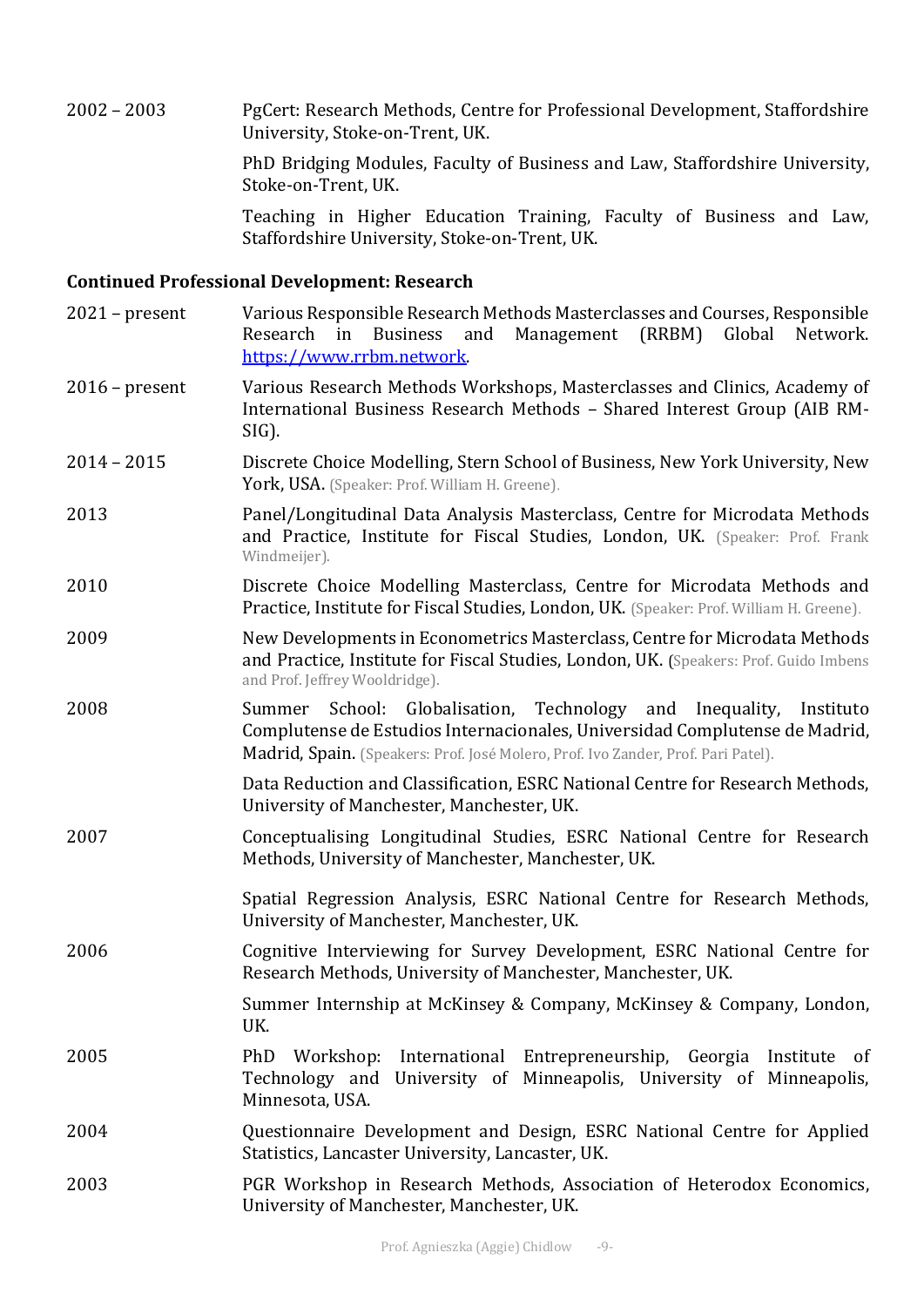### Knowledge Exchange, Impact & Engagement Grants: Awarded

Note: 

Table 5.

I take Knowledge Exchange, Impact and Engagement activities very seriousely as part of my academic service and impact. So far, I have secured the following funding illustrated in Table 5.

| <b>Award date</b> | Role  | <b>Project title</b>                                                                                                                                                                                                                                                                                                                          | <b>Funder</b>                                                                                                               | <b>Amount</b><br>awarded |
|-------------------|-------|-----------------------------------------------------------------------------------------------------------------------------------------------------------------------------------------------------------------------------------------------------------------------------------------------------------------------------------------------|-----------------------------------------------------------------------------------------------------------------------------|--------------------------|
| 03/22             | PI    | Developing Responsible Research<br>Through Credible Data via Relevant<br>Stakeholders                                                                                                                                                                                                                                                         | Birmingham Business School<br><b>External Engagement Activity</b><br>Fund                                                   | £1000                    |
| 01/21             | PI    | To enhance the University's visibility<br>at the 2 <sup>nd</sup> online Academy of<br><b>International Business (AIB) Annual</b><br>Meeting in Florida International<br>University, College of Business,<br>Miami (USA): Research Methods<br>Workshops, Masterclasses and<br>Clinics Sponsorship.<br>(Founder)<br>Event date: 26-27 June 2021 | Birmingham Business School and<br>Department of Strategy and<br><b>International Business</b>                               | \$3,000                  |
| 01/20             | PI    | To enhance the University's visibility<br>at the 1 <sup>st</sup> online Academy of<br>International Business (AIB) Annual<br>Meeting in Florida International<br>University, College of Business,<br>Miami (USA): Research Methods<br>Workshops, Masterclasses and<br>Clinics Sponsorship.<br>(Founder)<br>Event date: 1-9 July 2020          | Birmingham Business School and<br>Department of Strategy and<br><b>International Business</b>                               | \$3,000                  |
| 10/19             | PI    | To organise the 2 <sup>nd</sup> Annual<br>Responsible Research Methods<br>Symposium.<br>(Founder & Chair): Cancelled due to Covid-19<br>Event dates: 12-14 May 2020                                                                                                                                                                           | College of Social Science,<br>Birmingham Business School and<br>Department of Strategy and<br><b>International Business</b> | £20,500                  |
| 10/19             | Co-PI | To organise 4 <sup>th</sup> Annual Strategy &<br><b>International Business Symposium</b><br>(with Qamar, A., & Ghauri, P.)<br>(Co-Founder)<br>Event dates: 9-10 January 2020                                                                                                                                                                  | Birmingham Business School and<br>Department of Strategy and<br><b>International Business</b><br>(Seed-corn funding)        | £5,000                   |
| 01/19             | PI    | To organise the 1 <sup>st</sup> Annual<br>Responsible Research Methods<br>Symposium.<br>(Founder & Chair)<br>Event date: 7 June 2019                                                                                                                                                                                                          | Birmingham Business School and<br>Department of Strategy and<br><b>International Business</b><br>(Seed-corn funding)        | £5000                    |
| 01/19             | PI    | To enhance the University's visibility<br>at the Academy of International<br><b>Business Annual Meeting (AIB) in</b><br>Copenhagen Business School<br>(Denmark): Research Methods<br>Workshops and Clinics Sponsorship.<br>(Founder)<br>Event date: 24-27 June 2019                                                                           | Birmingham Business School and<br>Department of Strategy and<br><b>International Business</b>                               | \$3,000                  |
| $01/19 - 04/21$   | PI    | To enhance the University's visibility                                                                                                                                                                                                                                                                                                        | Birmingham Business School and                                                                                              | £500                     |

at the Academy of International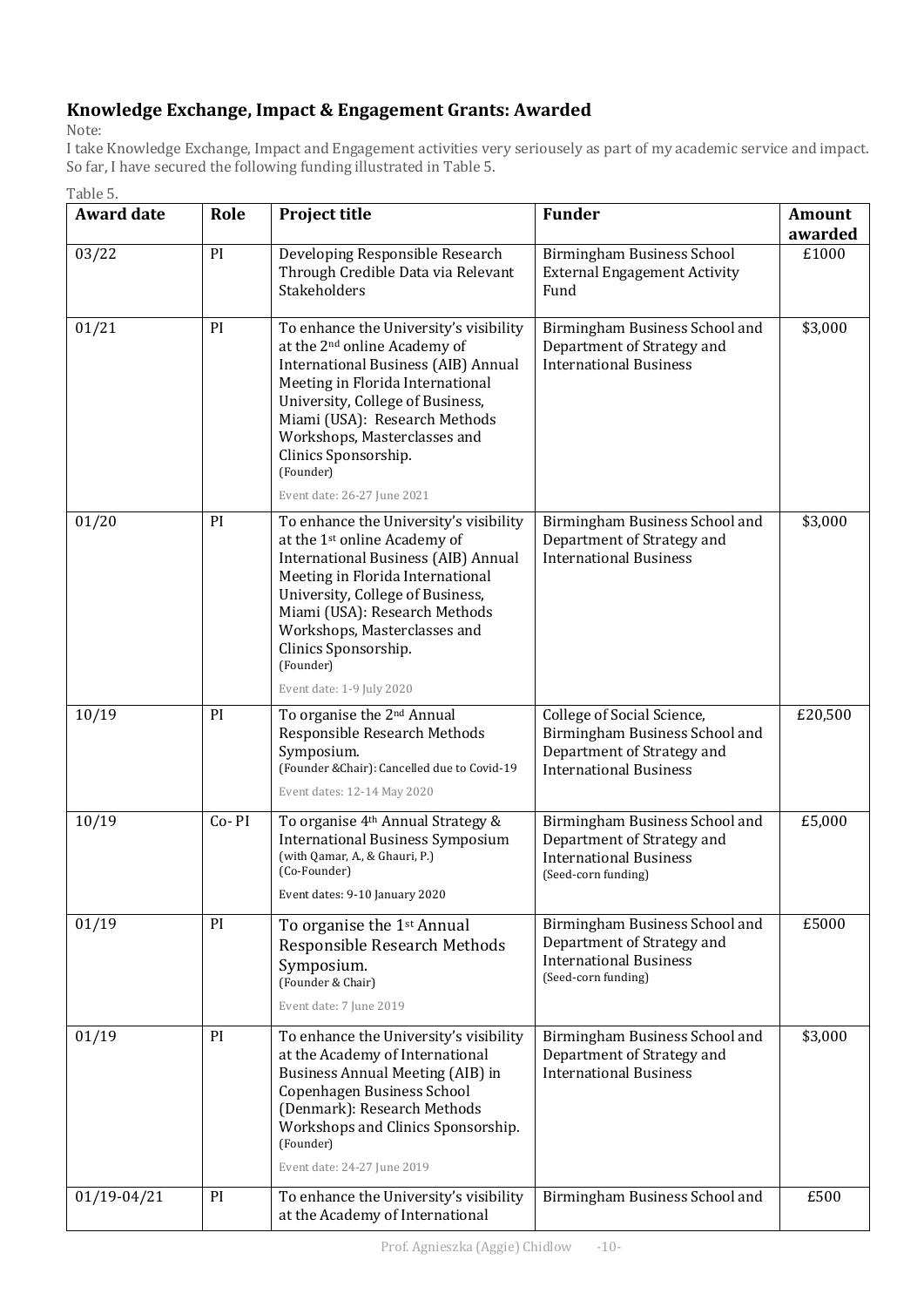|       |         | Business (Annual - UK&I (AIB-UK&I)<br>Chapter Meeting at the University of<br>Sussex (UK): Best Research Methods<br>Paper Award sponsored by the<br>University of Birmingham.<br>(Founder)<br>Event date:<br>• 46th AIB-UK&I Chapter meeting:<br>The University of Sussex: 25-27 April 2019<br>(E250)<br>• 47 <sup>th</sup> AIB-UK&I Chapter meeting:<br>The University of Glasgow: 2-4 April 2020<br>(£250)/Suspended due to Covid-19<br>• 48 <sup>th</sup> AIB-UK&I Chapter meeting:<br>The University of Greenwich: 14-16 April<br>2021(£250) | Department of Strategy and<br><b>International Business</b>                                                          |        |
|-------|---------|--------------------------------------------------------------------------------------------------------------------------------------------------------------------------------------------------------------------------------------------------------------------------------------------------------------------------------------------------------------------------------------------------------------------------------------------------------------------------------------------------------------------------------------------------|----------------------------------------------------------------------------------------------------------------------|--------|
| 10/18 | Co-PI   | To organise 3rd Annual Strategy &<br><b>International Business</b><br>Symposium<br>(with Qamar, A and Child, J.)<br>(Co-Founder & Chair)<br>Event date: 8 January 2019                                                                                                                                                                                                                                                                                                                                                                           | Birmingham Business School and<br>Department of Strategy and<br><b>International Business</b><br>(Seed-corn funding) | £2,000 |
| 05/17 | PI      | To organise 2 <sup>nd</sup> Annual Strategy &<br><b>International Business Symposium.</b><br>(Co-Founder & Chair)<br>Event date: 17 October 2017                                                                                                                                                                                                                                                                                                                                                                                                 | Birmingham Business School and<br>Department of Strategy and<br><b>International Business</b><br>(Seed-corn funding) | £4,400 |
| 10/16 | $Co-PI$ | To organise the Resilience<br>Research Workshop.<br>(with Branicki, L., Fraher, A., &. Hall, M.)<br>(Co-Founder & Chair)                                                                                                                                                                                                                                                                                                                                                                                                                         | Birmingham Business School<br>(Seed-corn funding)                                                                    | £5,532 |
| 09/16 | PI      | To organise the 1st Annual<br><b>Strategy &amp; International Business</b><br>Symposium.<br>(Co-Founder & Chair)<br>Event date: 26 September 2016                                                                                                                                                                                                                                                                                                                                                                                                | Birmingham Business School and<br>Department of Strategy and<br><b>International Business</b><br>(Seed-corn funding) | £3,700 |

### **Research Grants: Awarded and/or Submitted**

| Award<br>date     | Role    | <b>Project title</b>                                                                                                         | <b>Funder</b>                                                                                    | Amount<br>awarded |
|-------------------|---------|------------------------------------------------------------------------------------------------------------------------------|--------------------------------------------------------------------------------------------------|-------------------|
| 07/18             | PI      | Open Access: Chidlow el at., (2015)                                                                                          | <b>College of Social Science</b><br>University of Birmingham                                     | £1,600            |
| 04/17             | PI      | Paper Development<br>(with Prof. Ghauri P., &. Prof. Shenkar, O.)                                                            | <b>College of Social Science</b><br>University of Birmingham                                     | £2,861            |
| $09/14-$<br>04/15 | PI      | <b>Skill Acquisition Award</b><br>(Mentor, Prof. William H. Greene., New York<br>University, Stern School of Business, USA.) | <b>British Academy</b>                                                                           | £10,000           |
| 01/13             | PI      | <b>Travel Grant</b>                                                                                                          | <b>Regional Studies Association</b>                                                              | £400              |
| 02/12<br>06/13    | $Co-PI$ | <b>Grant Application Development and Data</b><br>Collection<br>(with Prof. El'Said, H.)                                      | Research Institute for Business<br>Management, Manchester<br>Metropolitan University             | £5,000            |
| 01/08             | PI      | Summer School: Globalisation,<br>Technology and Inequality                                                                   | <b>Staffordshire University</b><br>Business School & Universidad<br>Complutense de Madrid, Spain | £5700             |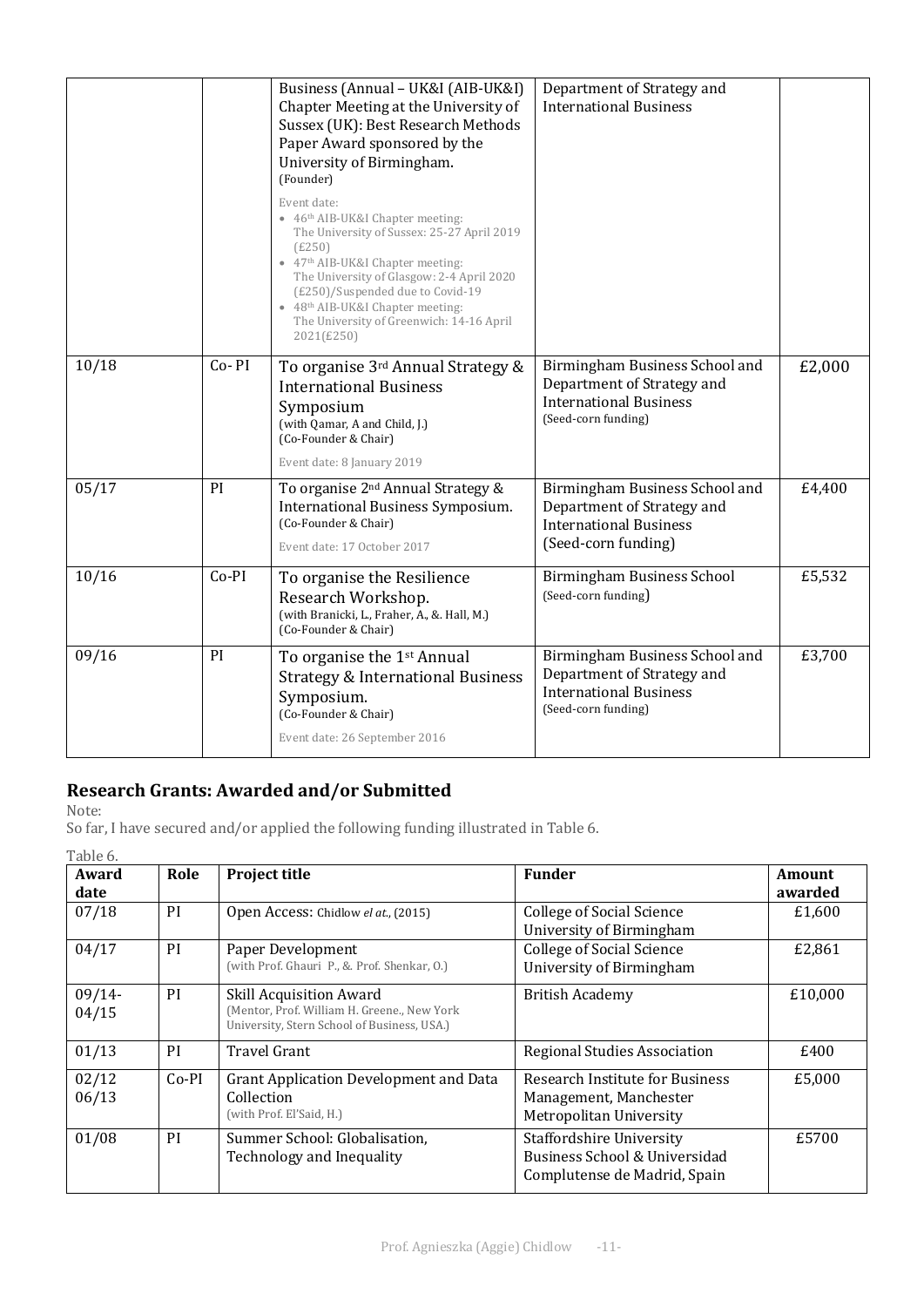| 02/18 | PI            | <b>ERC Consolidator Grant</b><br>Unsuccessful after Redress.<br>Ranking Range: 72%-100%<br>Note:<br>Only the top 34% of the proposals evaluated in panel | European Research<br>Council/Horizon2020 | €1,997,796 |
|-------|---------------|----------------------------------------------------------------------------------------------------------------------------------------------------------|------------------------------------------|------------|
|       |               | SH1 were retained for Step 2.                                                                                                                            |                                          |            |
| 11/17 | <sub>PI</sub> | Research Fellowship<br>Unsuccessful                                                                                                                      | The Leverhulme Trust                     | £53,286    |
| 02/17 | $Co-PI$       | <b>Skill Acquisition Award</b><br>(with Prof. Ghauri P., & Collinson S.; Unsuccessful)                                                                   | <b>ESRC Advance Grant</b>                | €2,350,000 |
| 02/16 | PI            | <b>ERC Consolidator Grant</b><br>Ranking Range: 59%-68%<br>Re-submit                                                                                     | European Research<br>Council/Horizon2020 | €1,997,048 |

#### **Research Awards & Recognition**

2021 **Danny Van Den Buckle Best Paper Prize, A Reward of Excellence for the Best** Paper Submitted at the European International Business Academy (EIBA) Annual Conference, European International Business Academy (EIBA), Complutense University of Madrid, Madrid, Spain.

> Best Research Methods Track Paper Award, A Reward for the Best Paper Submitted to a Track, Track: "*New Approaches and Methods in IB Research in the* 2020s", European International Business Academy (EIBA), Complutense University of Madrid, Madrid, Spain.

> Outstanding Recognition: Thank You Letter for Generous Sponsorship by University of Birmingham to Research Methods Activities, Academy of International Business - Shared Interest Group (AIB RM-SIG), Academy of International Business (AIB), 2<sup>nd</sup> Online Annual Meeting, AIB Executive Board, University of Miami, Miami, USA.

2020 **Dutstanding Recognition: Thank You Letter for Co-chairing Research Methods** Track, Academy of International Business (AIB),  $2<sup>nd</sup>$  Online Annual Meeting, Conference Chair and AIB President, University of Miami, Miami, USA.

> Outstanding Recognition: Research Methods Activities (Workshops, Masterclasses and Clinics), Academy of International Business - Shared Interest

> Group (AIB RM-SIG), Service to Academy of International Business (AIB),  $1^{st}$ Online Annual Meeting, AIB Executive Board, University of Miami, Miami, USA.

> Outstanding Recognition: Thank You Letter for Generous Sponsorship by University of Birmingham to Research Methods Activities, Academy of International Business - Shared Interest Group (AIB RM-SIG), Academy of International Business (AIB),  $1<sup>st</sup>$  Online Annual Meeting, AIB Executive Board, University of Miami, Miami, USA.

2019 **COMEGO** Outstanding Conference Reviewer, Letter of Recognition, Service to Academy of International Business (AIB), Annual Meeting, AIB Executive Board, Copenhagen Business School, Copenhagen Business School, Copenhagen, Denmark. 

> Outstanding Recognition: Thank You Letter for Generous Sponsorship by University of Birmingham to Research Methods Activities, Academy of International Business - Shared Interest Group (AIB RM-SIG), Academy of International Business (AIB), Annual Meeting, AIB Executive Board, Copenhagen Business School, Copenhagen Business School, Copenhagen, Denmark.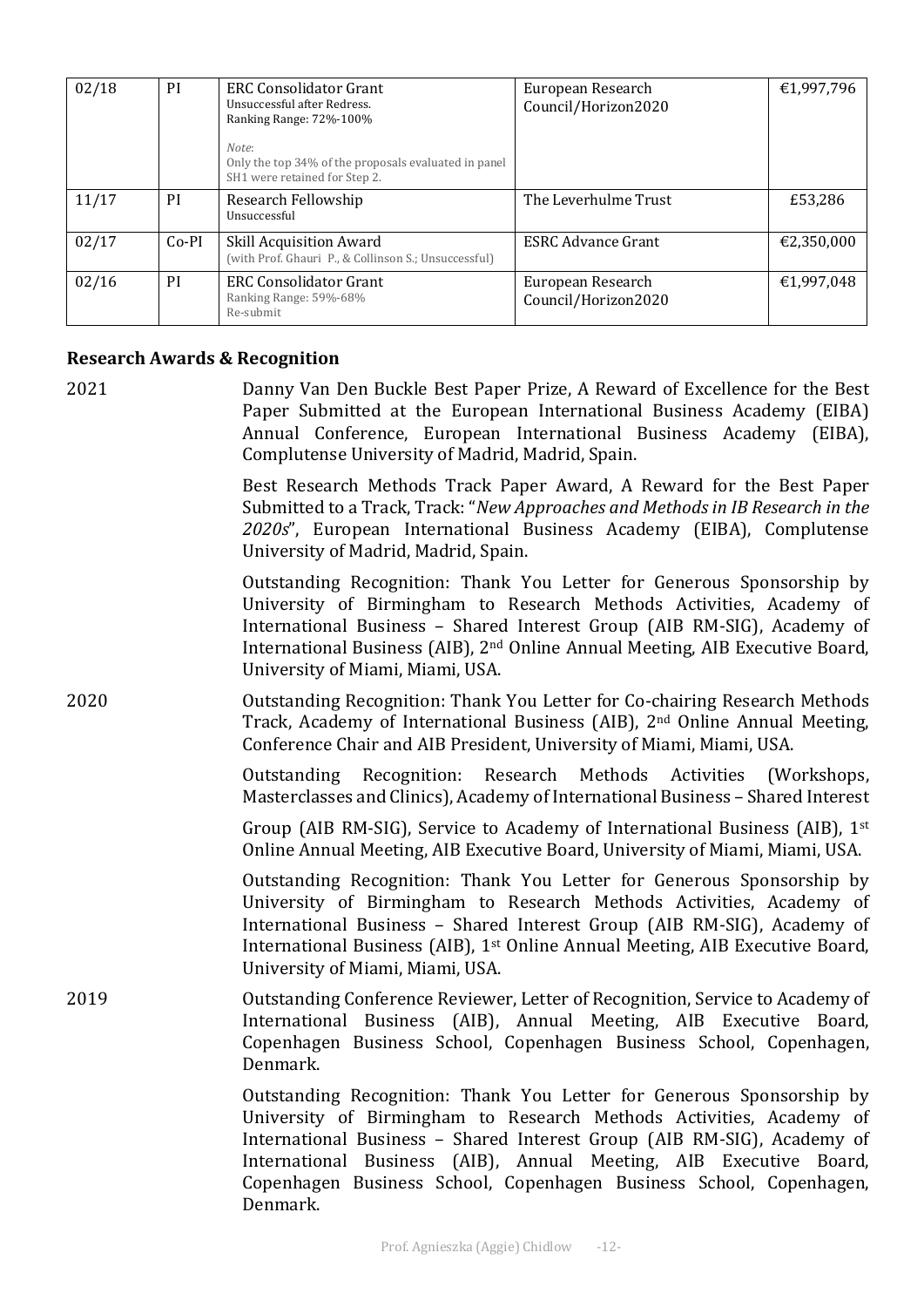|               | Outstanding Recognition: Research Methods Activities (Workshops and<br>Clinics), Academy of International Business - Shared Interest Group (AIB RM-<br>SIG), Service to Academy of International Business (AIB), Annual Meeting, AIB<br>Executive Board, Copenhagen Business School, Copenhagen, Denmark.                                        |
|---------------|--------------------------------------------------------------------------------------------------------------------------------------------------------------------------------------------------------------------------------------------------------------------------------------------------------------------------------------------------|
| 2018          | Outstanding Recognition: Research Methods Activities (Workshops and<br>Clinics), Academy of International Business - Shared Interest Group (AIB RM-<br>SIG), Service to Academy of International Business (AIB), Annual Meeting, AIB<br>Executive Board, University of Minnesota and University of St. Thomas,<br>Minneapolis, Minneapolis, USA. |
| 2017          | Outstanding Recognition: Research Methods Activities (Workshops and<br>Clinics), Academy of International Business - Shared Interest Group (AIB RM-<br>SIG), Service to Academy of International Business (AIB), Annual Meeting, AIB<br>Executive Board, Mohammed Bin Rashid School of Government, Dubai, UAE.                                   |
|               | Outstanding Conference Reviewer, Letter of Recognition, Service to Academy of<br>International Business (AIB), Annual Meeting, AIB Executive Board, Mohammed<br>Bin Rashid School of Government, Dubai, UAE.                                                                                                                                     |
| 2016          | Outstanding Conference Reviewer, Letter of Recognition, Service to Academy of<br>International Business (AIB), Annual Meeting, AIB Executive Board, New<br>Orleans, USA.                                                                                                                                                                         |
|               | Outstanding Conference Reviewer, Letter of Recognition, Guest Editorial Team,<br>Special Issue on Language and Communication: New Challenges in<br>Management, European Journal of International Management.                                                                                                                                     |
| $2014 - 2015$ | Skill Acquisition Award, British Academy, London, UK.                                                                                                                                                                                                                                                                                            |
| 2008          | 1st Prize, Young Research and Best Paper, Instituto Complutense de Estudios<br>Internacionales, Universidad Complutense de Madrid, Madrid, Spain.                                                                                                                                                                                                |
| 1994 - 1998   | Chancellor's Best MS.c. Dissertation Award, University of Szczecin, Szczecin,<br>Poland.                                                                                                                                                                                                                                                         |
|               | Outstanding Academic Achievements: Fellowship Award, University of Szczecin,<br>Szczecin, Poland.                                                                                                                                                                                                                                                |
|               |                                                                                                                                                                                                                                                                                                                                                  |

#### **Publications**

- •Greene, W.H, Chidlow, A., & Strange, R. (2022) The Use of Multinominal Choice Analysis in International Business Research. *International Business Review* (forthcoming). Doi: 10.1016/j.ibusrev.2022.102011.
- Knight, G., **Chidlow, A.**, & Minbaeva, D. (2022) Methodological Fit for Empirical Research in International Business: A Contingency Framework. *Journal of International Business Studies*, 53(1): 39-52.
- Pegoraro, D. De Propris, L., & **Chidlow, A.** (2022) Regional factors enabling manufacturing reshoring strategies: A case study perspective: *Journal of International Business Policy*, 5(1):112-133.
- Miller, S. R. Welch, C., **Chidlow, A.,** Nielsen, B.B., Pegoraro, D., & Karafyllia, M. (2021) The Adoption Challenge: An Analysis of Research Methods in JIBS. *AIB Insights*, 21(2): 1-10.
- Chidlow, A., Wang, J., Liu, X., & Wei, Y. (2021) A co-evolution perspective of EMNE internationalization and institutions: An integrative framework of 5Cs. *International Business Review*,  $30(4): 1-12.$
- Nielsen, B.B., Welch, C., **Chidlow, A.,** Miller, S.R., Aguzzoli, R., Gardner, E., Karafyllia, M., & Pegoraro, D. (2020) Fifty years of methodological trends in JIBS: Why future IB research needs more triangulation? *Journal of International Business Studies*. 51(9):1478-1499.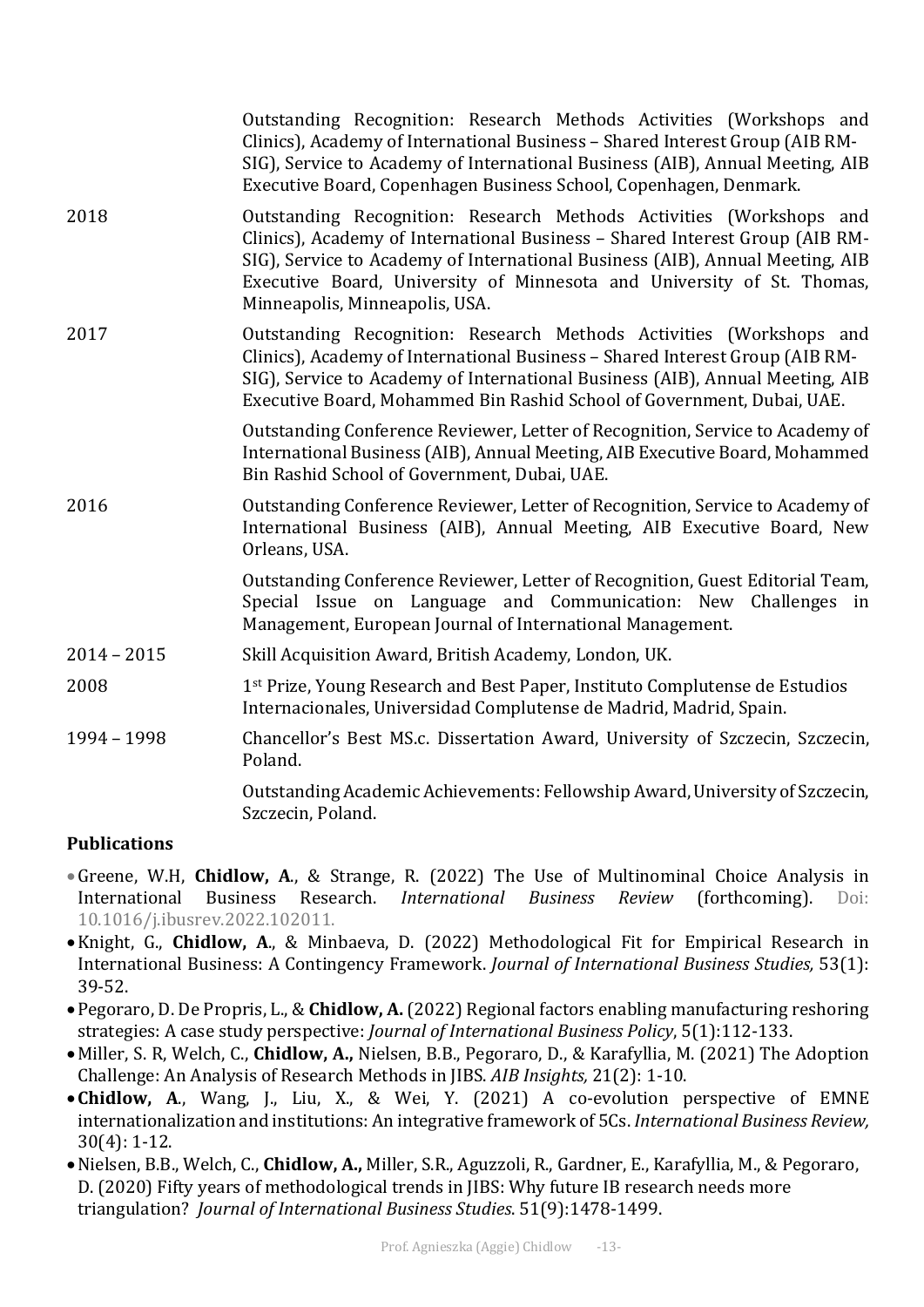- Chidlow, A. Hadijkhani, A., Ghauri, P. (2019) Three Pillars: International Service Firms, Society and Political Units: Moving Towards a Theoretical Perspective, *Management International Review.* 59(4):499-514.
- Romero-Martinez, A. M., García-Muiña, F. E. Chidlow, A., & Larimo, J. (2019) Formal and informal institutional differences between home and host country location choices: Evidence from the Spanish hotel industry. Management International Review, 59(1):41-65.
- Hassan, I., **Chidlow, A.,** & Romero-Martinez, A. M. (2016) Selection, valuation and performance assessment: Are these truly inter-linked within the M&A transactions? *International Business Review*, 25(1): 255-266.
- Chidlow, A., Holmström-Lind, C., Holm., U., & Tallman, S. (2015) Do I Stay or Do I Go? Sub-national drivers for post-entry subsidiary development. *International Business Review*, 24(2): 266-274.
- Chidlow, A., Ghauri, P., Yeniyurt, S., & Cavusgil, S.T. (2015) Establishing Rigor in Mail Survey Procedures in International Business Research, *Journal of World Business*, 50(1): 26-36.
- Chidlow, A., & Ghauri, P. (2015) What incentives are being used by international business researchers in their surveys: A review. The William Davidson Institute, The University of Michigan. *Academic Working Paper Series*, No 1086 (January).
- Chidlow, A., Plakoyiannaki, E., & Welsh, C. (2014) Translation in Cross-Language International Business Research: Beyond Equivalence, *Journal of International Business Studies*, 45(5): 562-582.
- Park, B., **Chidlow, A.,** & Choi, J. (2014) Corporate Social Responsibility: Stakeholder influence on MNEs activities. *International Business Review*, 23(5): 966-981.
- Jaklic, A., Cirjakovic., J., & **Chidlow, A.** (2012) Exploring the Effects of International Sourcing on Manufacturing versus Service Firms. The Service Industries Journal, 32(7): 1193-1207.
- Chidlow, A., Holmström-Lind, C., Holm, U., & Tüselmann, H. (2012) Regional Motives for Post-entry Subsidiary Development: The Case of Poland. The William Davidson Institute, The University of Michigan*. Academic Working Paper Series*, No 1034 (June).
- Chidlow, A., & Ghauri, P. (2011) Establishing Data Collection Procedure Equivalence in International Business: An Analysis of Publication Between 2000-2009. The William Davidson Institute, The University of Michigan. *Academic Working Paper Series*, No 1013 (March).
- Chidlow, A., Morgan-Thomas, A., & Ghauri, P. (2010) Data Collection Procedure Equivalence in International Business Research. The William Davidson Institute, The University of Michigan. *Academic Working Paper Series*, No 977 (March).
- Chidlow, A., Salciuviene, L., & Young, S. (2009) Regional Determinants of Inward FDI Distribution in Poland. *International Business Review*, 18(2): 119-133.
- Salciuviene, L., Chidlow, A., Ghauri, P., & Hguyen, T.B. (2009) Multinational Enterprises in Emerging Markets: Linkage Effects on Local Companies. *International Journal of Business Environment*, 2(4): 468-484.
- Chidlow, A., & Young, S. (2008) Regional Determinants of FDI Distribution in Poland. The William Davidson Institute, The University of Michigan. Academic Working Paper Series, No 943 (December).
- Pieciul. A. (2000) How to estimate investment projects in their early stages [In Polish]. Przeglad *Organizacji*, TNOiK, 7-8:43-45.
- Pieciul, A. (2001) Possible ways of financing FDI projects [In Polish]. Working Paper Series, The University of Szczecin, *Working Paper Series* (ISBN/1232-5821).
- **Pieciul, A.** (2000) Factors influencing the economic effectiveness of a company [In Polish]. *Working Paper Series*, The University of Szczecin, WNUS, 306/89-100.
- Pieciul, A. (2000) The use of simultaneous equations for the estimation of an investment progress
- [In Polish], The University of Szczecin, *Working Paper Series* (ISSN/1232-5821).

### **Books, Book Chapters & Edited Volumes**

• Chidlow, A., Tietze, S., Arguzzoli, R., & Miller, S. (2026) Research Methods in Business Studies: Cross-Language Perspective. Cambridge University Press (*forthcoming; finalizing a contract*).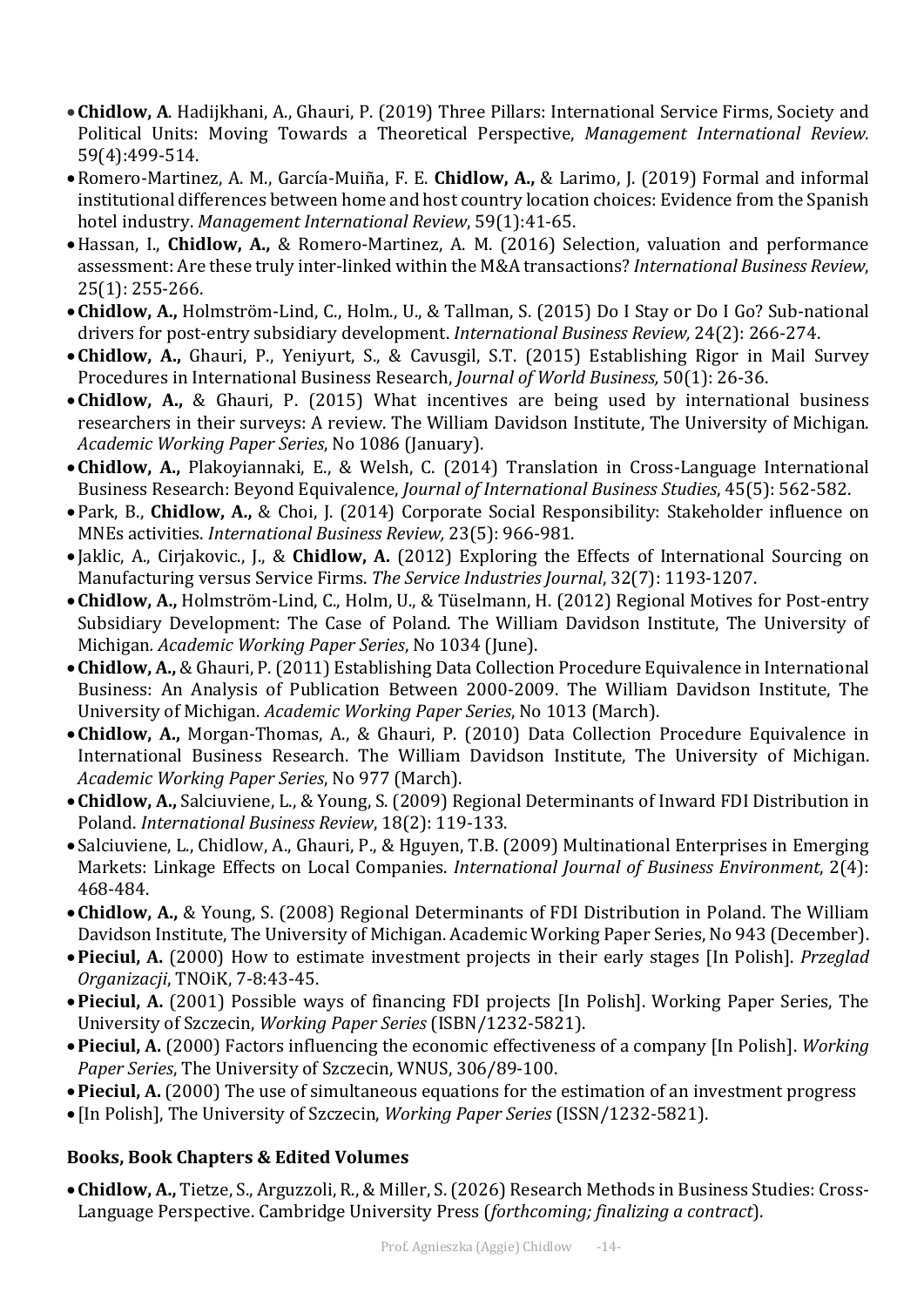- Chidlow, A., Greene, W. H., & Miller, S. (2020) Star chasing: A commentary on "What's in a p? Reassessing best practices for conducting and reporting hypothesis-testing research" In Eden, L., Nielsen, B., & Verbeke, A. (Eds) *Research Methods in International Business: Challenges and Advances,* Palgrave: Springer JIBS Special Collection: https://link.springer.com/book/10.1007/978-3-030-22113-3.
- Pegoraro, D., De Propris, L., & **Chidlow, A.** (2020) De-globalisation, re-shoring and value chains. In De Propris, L., & Bailey, D. (Eds,) *Industry 4:0: Transformational Regions*. Routledge: London. https://www.taylorfrancis.com/books/oa-edit/10.4324/9780429057984/industry-4-0-regional-transformations-lisade-propris-david-bailey.
- Chidlow, A., Ghauri, P., Buckley, T., Qamar, A., Gardner, E., & Pickering, E. (2019) *The Changing Strategies of International Business: How MNEs Manage in a Changing Commercial and Political* Landscape. Palgrave Springer Link: https://link.springer.com/book/10.1007/978-3-030-03931-8.
- •Ghauri, P., & Chidlow, A. (2017) Data Collection Procedure Equivalence in Emerging Market Research, In Marinov, M (Eds.,). Research Handbook of Marketing in Emerging Economies. Cheltenham: Edward Elgar: https://www.e-elgar.com/shop/gbp/research-handbook-of-marketing-in-emergingeconomies-9781784713164.html.
- Hadijkhani, A., Ghauri, P., & **Chidlow, A.** (2014) *The Internationalisation of the Firm: Managing Political Environments in the European Union.* In J., Larimo: University of Vaasa Series: ACTA Wasaensia.
- Chidlow, A. (2009) What attracts foreign companies to invest in Poland? The choice of location, VDM Verlag, Dr Müller (ISBN 978-3-639-16170-0): https://www.amazon.co.uk/attracts-foreign-companies-invest-Poland/dp/363916170X.

### **Blogs, Notes & Reports**

- Chidlow, A., (2021) In Conversation with Anne Tsui. AIB RM-SIG: *Newsletter*, Issue 10: https://rmsig.aib.world/newsletter/.
- Chidlow, A., & Welch, C. (2020) Improving the Transparency of Your Research: *What It Means and* Why Should We Care? AIB-UK&I Blog: www.aib-uki.org/blog.
- Chidlow, A. (2020) COVID-19: Where to go for reliable and accurate data. Birmingham Business School Blog: https://blog.bham.ac.uk/business-school/2020/04/06/reliable-and-accurate-data/.
- Aguzzoli, R., **Chidlow, A.,** Miller, S.R., Nielsen, B., & Welch, C. (2019) AIB RM-SIG Panel. Consortium for the Advancement of Research Methods and Analysis (CARMA) Research Methods & Better Science Series: https://business.unl.edu/outreach/carma.
- Chidlow, A., (2019) Brexit: Asia Gains Upper Hand As Companies Seek to Relocate. Article in celebration of Singapore Institute of Management (SIM) - University of Birmingham 10 Years Partnership.
- Chidlow, A., (2019) Will the GDPR change the approach to scientific and statistical research? AIB-UK&I Blog: https://www.aib-uki.org/blog.

#### **Conference Proceedings & Presentations**

- Aguzzoli, R., Lenger, J., Miller, S.R., & **Chidlow, A.,** (2022) Problematising Paradigms & Qualitative Research in International Business: State of the Field, Thoughts and Ways Forward, (Competitive session), Academy of International Business (AIB), (5-9 July) (*forthcoming*).
- Aguzzoli, R., Lenger, J., Miller, S.R., Aroles, J., **Chidlow, A.,** & Bhankaraully, S. (2021) Problematising Paradigms & Qualitative Research in International Business: State of the Field, Thoughts and Ways Forward, (Competitive session), European International Business Academy (EIBA), Complutense University of Madrid, Spain (10-12 Dec.).

Note: Winner of The Danny Van Den Buckle Best Paper Prize and Best Research Methods Track Paper Award. Track Titled: "New Approaches and Methods in IB Research in the 2020s".

■ Pegoraro, D., De Propris, L., & **Chidlow, A.** (2020) A Bottom-up Approach to Manufacturing Reshoring Strategies: A comparative study, Society for Advancement of Socio-Economics,  $22<sup>nd</sup>$  Annual meeting, Amsterdam (18-20 July).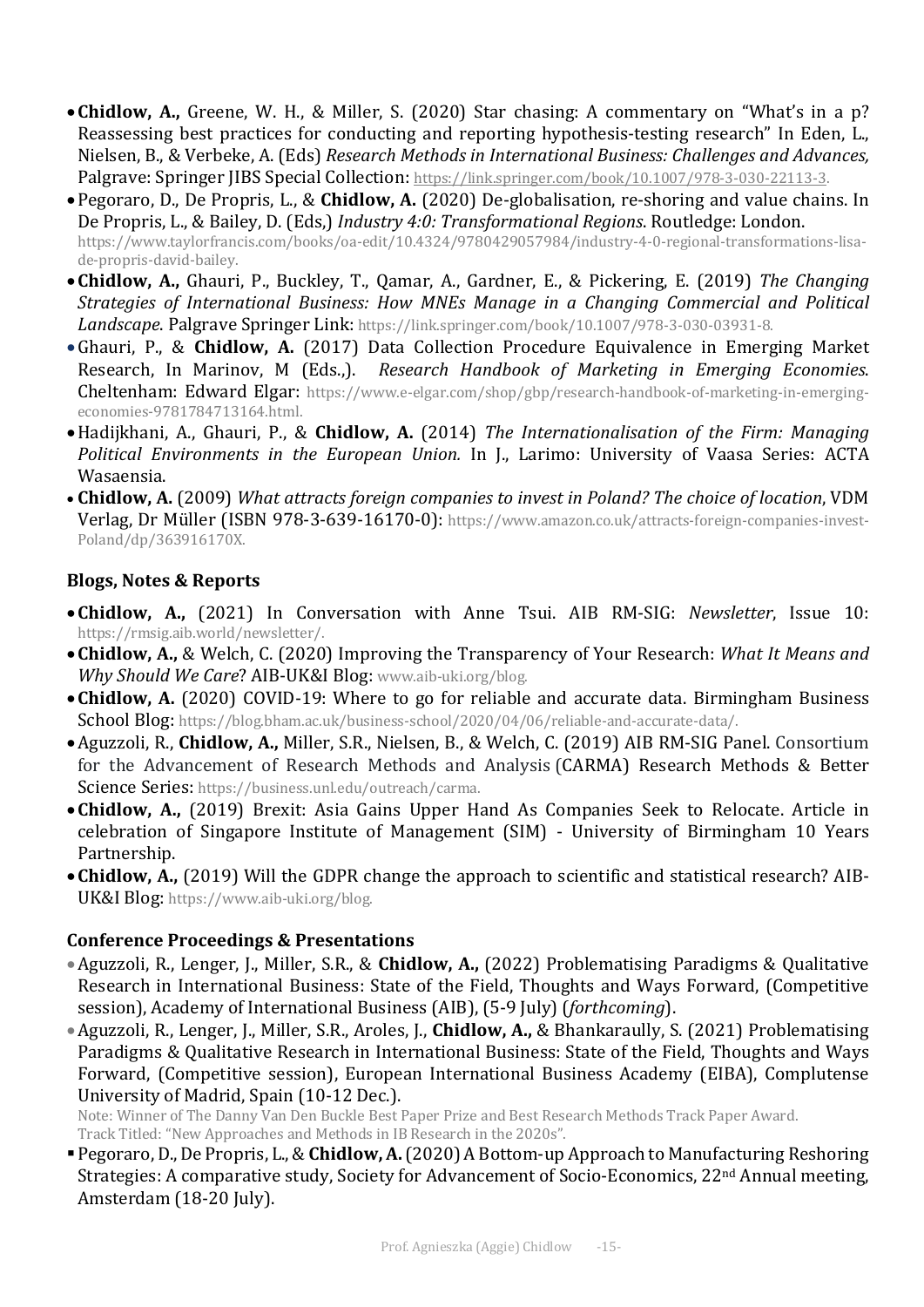- Nielsen, B., **Chidlow., A.,** Miller, S.R., Aguzzoli, R., Gardner, E., Karafyllia., M., & Pegoraro., D. (2020) The Evolution of Methodology in International Business Research (Competitive session), Academy of International Business (AIB), Miami (2-6 July).
- Pegoraro, D., De Propris, L., & **Chidlow, A.** (2020) Manufacturing Reshoring: A Cross-Countries Comparative Study (Interactive session), Academy of International Business (AIB), Miami (2-6 July).
- Pegoraro, D., De Propris, L., & **Chidlow, A.** (2020) Sub-national motives for manufacturing reshoring strategies: A comparative study.  $4<sup>th</sup>$  Annual Strategy & International Business Symposium, Department of Strategy & International Business, University of Birmingham, Birmingham (9-10) January).
- Nielsen, B., **Chidlow, A.,** Miller, S., Welch, C. Aguzzoli, R., Gardner, E., Karafyllia, M., Pegoraro, D. (2020) Evolution of methodological bandwidth in IB research: 50 years of evidence from JIBS. Australia and New Zealand International Business Academy (ANZIBA), Sydney, (17-19 February).
- Pegoraro, D., De Propris, L., & **Chidlow, A.** (2019) Manufacturing Reshoring: The Case Study of Veneto. XL Annual Scientific Conference, Associazione Italiana di Scienze Regionali, L'Aquila, Italia (16-18 Sept.).
- Han, X., Liu H., & **Chidlow, A.** (2019) Risk Management and the Post-entry Performance of Emerging Market MNEs. Academy of International Business (AIB), Copenhagen, (22-27 June).
- Romero-Martinez, A. M., García-Muiña, F. E. **Chidlow, A.,** & Larimo, J. (2019) Institutional Differences and Location Choices: The Evidence from the Spanish Hotel Industry, Academy of International Business (AIB), Copenhagen, (22-27 June).
- Han, X., Liu H., & **Chidlow, A.** (2019) Risk Management Legitimacy and the Overseas Subsidiary Performance in Emerging Market MNEs. Academy of International Business - United Kingdom & Northern Ireland (AIB-UK&I) Chapter, University of Sussex, Brighton (24-27 April).
- Ghauri, P., & Chidlow, A. (2018) Data Collection Procedure Equivalence in Emerging Market Research (Book Chapter Presentation). Aalborg International Business Conference, Aalborg, Denmark  $(30$  May – 1 June).
- **Chidlow, A.,** Ghauri, P., Shenkar, O. (2018) Global Clusters & Survey Data: Moving Towards More Rigorous Conceptualisation and Formation, Academy of International Business – United Kingdom & Northern Ireland (AIB-UK&I) Chapter, The University of Birmingham, Birmingham, UK (12-14 April).
- **Chidlow, A.,** Ghauri, P., Shenkar, O. (2017) Global Clusters: Moving Towards More Rigorous Conceptualisation and Formation, Annual Strategy & International Business Symposium, The University of Birmingham, Birmingham, UK (17 October).
- ■Ghauri, P., Elg, U., & Chidlow, A. (2017) Marketing Collaborations and Their Influence on Firms' Performance. Academy of International Business (AIB), Dubai, (1-5 July).
- Elg., U., Ghauri, P., & Chidlow, A. (2017) The Influence of Inter-Firm Market and Brand Orientation on Firms' Performance. CIMaR, University of Florence, Italy (20-23 June).
- **Chidlow, A., Ghauri, P., Shenkar, O. (2017) Cross-National Research and Data Collection Procedures:** State of the Field, Academy of International Business – United Kingdom & Northern Ireland (AIB-UK&I), The University of Reading, Reading, UK (6-8 April).
- **Chidlow, A.,** Ibne, H., & Ghauri, P. (2016) Inter Linked or Not: A Case-Study Assessment of the Business Evaluation Process in M&As. Academy of International Business (AIB), New Orleans, USA  $(27-30 \text{ [une]}).$
- Chidlow, A., & Ghauri, P. (2016) Moving Towards Equivalent Data Collection Procedures in Cross-National Research. Academy of International Business (AIB), New Orleans, USA (27-30 June).
- **Chidlow, A.,** & Ghauri, P. (2015) State of the Field Incentives Used in Mail Surveys by International Business Researchers. European International Business Academy (EIBA), Rio de Janeiro, Brazil (1-3 Dec.).
- **Example H., Chidlow, A.,** & Ghauri, P. (2015) Business Evaluation and the outcome of Merger & Acquisitions. CIMaR Wirtschafts Universitat Wien/Vienna University of Economics and Business, Vienna, Austria (13-15 May).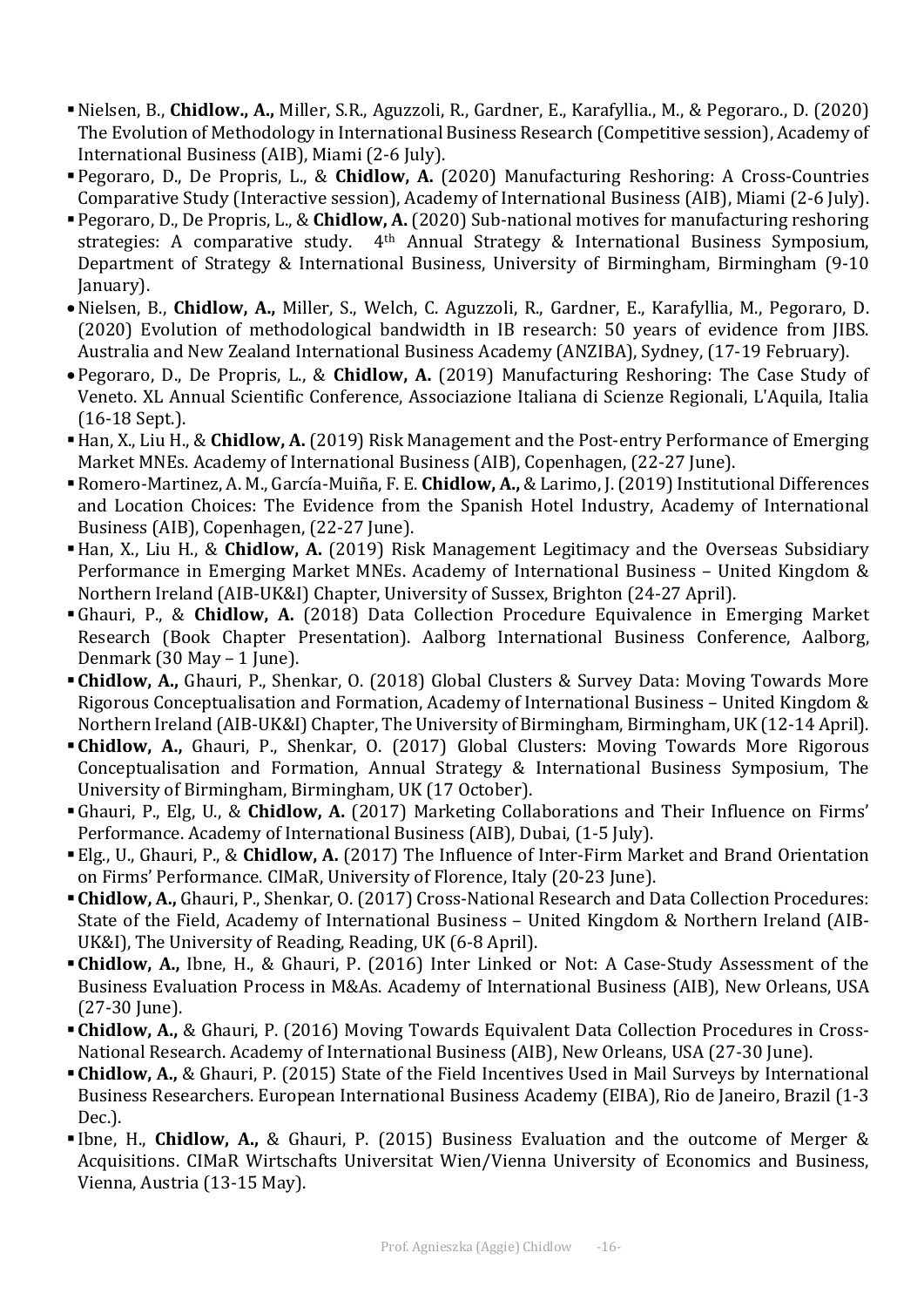- **Chidlow, A.,** & Park, B. (2013) The Effect of Stakeholders Groups on MNE's Corporate Social Responsibility Practices. European International Business Academy (EIBA), Bremen, Germany (12-14 Dec.).
- **Plakoyiannaki, E., Chidlow, A., & Welsh, C. (2013) Do IB Researchers Account for Language Issue:** State of the Art and Lessons for the Future. Academy International Business Academy (AIB), Istanbul, Turkey (3-6 July).
- Hadjikhani, A., Ghauri, P., & **Chidlow, A.** (2013) The Internationalisation of the Firm: Managing Political Environments in the European Union,  $15<sup>th</sup>$  Annual European Integration Conference, Swedish Network for European Studies in Economics and Business, Mölle, Sweden (21-24 May).
- Holmström-Lind, C., **Chidlow, A.,** Holm., U., & Tüselmann, H. (2012) Regional Location-Specific Drivers for Post-Entry Subsidiary Development: Empirical Evidence from a Transition Economy. European International Business Academy (EIBA), Brighton, UK (7-9 Dec.).
- Morgan-Thomas, A., Bruck, T., & **Chidlow, A.** (2012) Internationalization of IB scholarship and research method: review of IB journals. Academy of International Business - United Kingdom & Northern Ireland (AIB-UK&I) Chapter, Liverpool University, Liverpool (29-31 March).
- Chidlow, A., Holmström-Lind, C., Holm., U., & Tüselmann, H. (2012) Regional Location-Specific Drivers for Post-Entry Subsidiary Development. Empirical Evidence from a Transition Economy, Academy of International Business – United Kingdom & Northern Ireland (AIB–UK&I) Chapter, The University of, Liverpool, Liverpool (29-31 March).
- Chidlow, A., & Ghauri, P. (2011) The Types of Incentives Used by IB Researchers: An Analysis Between 2000-2009. European International Business Academy (EIBA), Bucharest, Romania (9-11 Dec.).
- Morgan-Thomas, A., **Chidlow, A.,** & Ghauri, P. (2011) Common method variance in IB research: truth or urban Legend? Academy of International Business – United Kingdom & Northern Ireland (AIB– UK&I) Chapter, Edinburg University, UK (14-16 April).
- **Chidlow, A.,** Morgan-Thomas, A., & Ghauri, P. (2010) Data Collection Procedure Equivalence in International Business. European International Business Academy (EIBA), Porto, Portugal (9-12) Dec.).
- Chidlow, A. (2010) Location Specific factors affecting FDI inflow to Poland. Manchester Metropolitan University, Joint internal conference with Yekatrinburg University's Institute of Economics of the Russian Academy of Science, Manchester Metropolitan University (6-9 Sept.).
- Morgan-Thomas, A., **Chidlow, A.,** & Ghauri, P. (2010) Survey Research and Response Rates in International Studies. Academy of International Business - United Kingdom & Northern Ireland (AIB-UK&I) Chapter, Trinity College Dublin, Dublin (8-10 April).
- Chidlow, A., Morgan-Thomas, A., & Ghauri, P. (2009) Putting Dillman's Survey Multiple Contacts for International Business Research Data Collection Procedure Equivalence, European International Business Academy (EIBA), Valencia, Spain (13-15 Dec.).
- Salciuviene, L., **Chidlow, A.,** & Ghauri, P. (2009) Multinational Enterprises in Emerging Markets: Linkage Effects on Local Companies. Academy of International Business - United Kingdom & Northern Ireland (AIB–UK&I) Chapter, The University of Glasgow, Glasgow (2-4 April).
- **Chidlow, A.,** & Young, S. (2008) Regional Differences in Attracting FDI in Poland? European International Business Academy (EIBA), Tallinn, Estonia (11-13 Dec.).
- **Chidlow, A.**, & Young, S. (2008) Location Determinates of MNC's Behaviour via FDI in Poland? International Trade Conference, Staffordshire University, Stoke-on-Trent, UK (5 Dec.,).
- Chidlow, A. (2008) Are Polish Regions Really That Different In Attracting Foreign Capital? International Annual Conference, European Academy of Management (EURAM), Ljubljana, Slovenia (14-17 May).
- **Chidlow, A., & Young, S. (2006) Regional Determinants of the Spatial Distribution of Foreign Direct** Investment in Poland, European International Business Academy (EIBA), Firbourg, Switzerland (7-9 Dec.).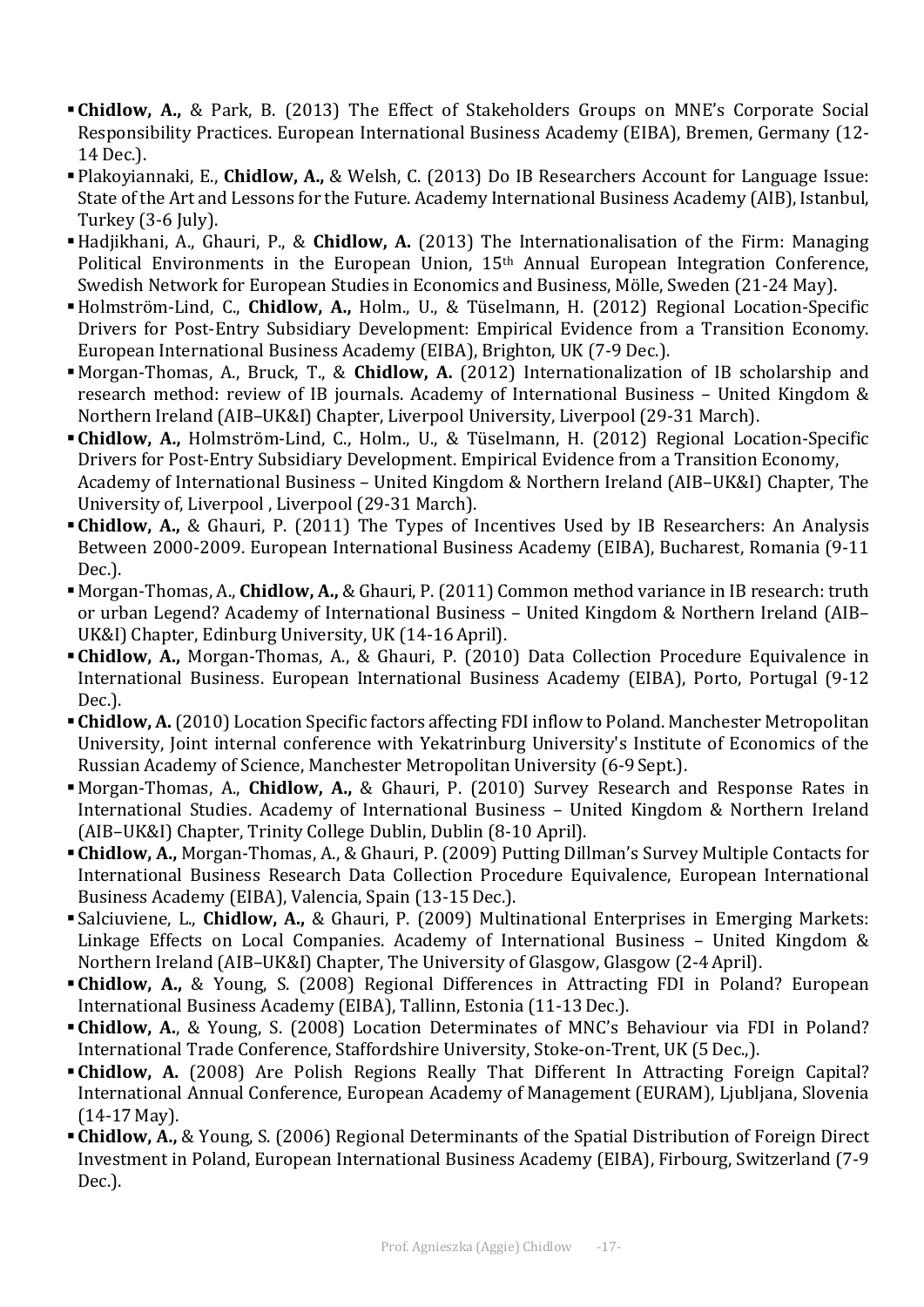- **Chidlow, A.** (2006) Traditional, transition-specific or maybe geographical. What motives determine the inflow of FDI into Poland? Academy of International Business - United Kingdom & Northern Ireland (AIB-UK&I) Chapter, The University of Manchester, Manchester (7-8 April).
- **Chidlow, A.** (2004) Stream B, Doctoral Colloquium during the AIB 31<sup>st</sup> Annual Meeting, Academy of International Business - United Kingdom & Northern Ireland (AIB-UK&I) Chapter, The University of Ulster, Northern Ireland (23-24 April).
- **Pieciul, A.** (2000) Capital budgeting techniques. Theories and practice in Western European Countries. [*In Polish*] International Annual Conference, AGH University of Science and Technology Krakow, Poland.

### **Reviewer: Journals, Conferences & Networks**

•*Academic journals*: Journal of International Business Studies, Journal of International Management, International Journal of Business and Emerging Markets, International Business Review, Journal of

World Business, Management International Review, Applied Economics, The Service Industries Journal, The Geographical Journal, International Management Review, European Journal of International Management, International Business Review, Industry and Innovation, British Management Journal, Transnational Corporations, Journal of Comparative International Management.

- •*Academic conferences*: Academy of International Business-UK&I Chapter (AIB-UK&I); Academy of International Business-CEE Chapter (AIB-CEE); Academy of International Business (AIB); British Academy of Management (BAM); French Research on Management & Language (GEM&L) global network,
- •*Academic networks*: Responsible Research in Business & Management (RRBM) Global Network Dare to Care Scholarships (\$10,000).

### **Reviewer: Book Proposals**

- I have reviewed several book proposals for the following publishers:
- $\checkmark$  Palgrave Macmillan
- $\checkmark$  Routledge
- $\checkmark$  Sage Publications

Note: In providing feedback to authors, I am constructive and open minded, seeking to build on the approaches taken in the book to identify other areas that could usefully and feasibly be included in the final version of the manuscript. Requests for additional reviews of other books from these publishers demonstrate my valued contribution to enhancing the strengths of proposed manuscripts.

### **Editorship**

| $2022$ – present | Editorial Board Member, Journal of Economics and Management.                                                                                                                                                                                                                                  |  |
|------------------|-----------------------------------------------------------------------------------------------------------------------------------------------------------------------------------------------------------------------------------------------------------------------------------------------|--|
| $2021$ – present | Consulting Editor, Entrepreneurial Business and Economics Review.                                                                                                                                                                                                                             |  |
|                  | Editorial Board Member, Economic Thought and Practice (Ekonomska Misao i<br>Praska).                                                                                                                                                                                                          |  |
| $2020$ – present | Editorial Board Member, Journal of World Business.                                                                                                                                                                                                                                            |  |
| $2018$ – present | Senior Editor, International Business Review.                                                                                                                                                                                                                                                 |  |
| $2018 - 2021$    | Guest Co-Editor, Special Issue: "The Internationalisation of Emerging Economy<br>Firms and Institutional Evolution", Year 2021, Volume 30, Issue 4, International<br><b>Business Review</b> (Co-Editors: Chidlow, A., Wang, J., Liu, X., & Wei, Y.).                                          |  |
| $2017 - 2019$    | Guest Co-Editor, Special Issue: "The Impact of Socio-Political Networking on the<br>Internationalisation of Service MNEs", Year 2019, Volume 59, Issue 4,<br>Management International Review (Co-Editors: Chidlow, A., Ghauri, P., & Hadijkhani, A.).<br>Prof. Agnieszka (Aggie) Chidlow -18- |  |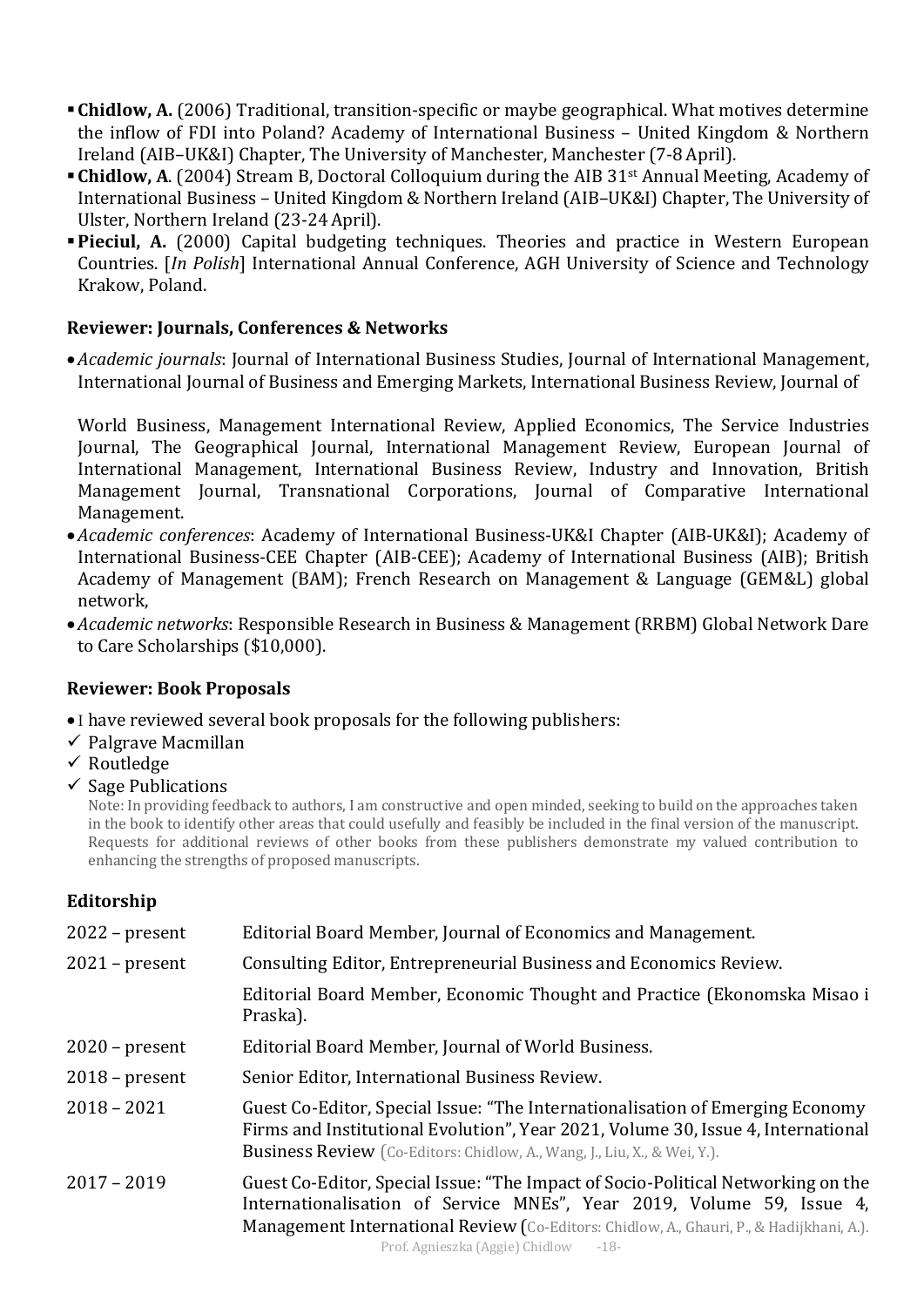#### 2014 – 2018 Editorial Board Member, Economic, International Business Review.

2013 – present Editorial Board Member, Economic, International Economics (Ekonomia Międzynarodowa).

#### **Academic Panels**

2022

Panel Title: "Do WE Need New IB Research Methods" *(forthcoming).* Chair: IIgaz Arikan, Kent State University, USA. Panelist 1: Mary Yoko Brannen, San Jose State University, USA. Panelist 2: Bo Bernard Nielsen, University of Sydney, Australia. Panelist 3: Agnieszka Chidlow, University of Birmingham, UK. Panelist 4: Ursula Ott, Nottingham Trent University, UK. Host: Academy of International Business (AIB), Miami, USA. Panel Title: "Rewarding Impactful Research" *(forthcoming).* Chair: Agnieszka Chidlow, University of Birmingham, UK. Panelist 1: Ansgar Richter, Rotterdam School of Management, The Netherlands. Panelist 2: Morris Mthombeni, Dean, University of Pretoria, Republic of South Africa. Panelist 3: N. Craig Smith, Director of the CSR & Ethics Research Group, INSEAD, France. Panelist 2: C.B. Bhattacharya, Chair in Sustainability and Ethics, University of Pittsburgh, USA, Host: Responsible Research in Business and Management Global Network, The Wharton School, Pennsylvania, USA. Panel Title: "Responsible Research Agenda: Thoughts and Reflections". Chair: Agnieszka Chidlow, University of Birmingham. UK. Panelist 1: Nebojsa Stojcic, University of Dubrovnik, Croatia. Panelist 2: Peter McKiernan, University of Strathclyde, Scotland. Panelist 3: Roberta Aguzzoli, Durham University, UK. Panelist 4: Layla Branicki, University of Bath, UK. Host: University of Dubrovnik and University of Zagreb, Dubrovnik, Croatia. Panel Title: "Responsible Research Agenda: Thoughts and Reflections". Chair: Agnieszka Chidlow, University of Birmingham, UK. Panelist 1: Prof. Barbara Jankowska, Poznan University of Economics and Business, Poland. Panelist 2: Peter McKiernan, University of Strathclyde, Scotland. Panelist 3: Roberta Aguzzoli, Durham University, UK. Panelist 4: Layla Branicki, Open University, UK. Host: Poznan University of Economics and Business, Poznan, Poland. Panel Title: "Implications of Responsible Research for International Business Scholarship and Practice". Chair: Agnieszka Chidlow, University of Birmingham, UK. Panelist 1: Lorraine Eden, Texas A&M University, USA. Panelist 2: John McIntyre, CIBER Georgia Institute of Technology, USA. Panelist 3: Anne Tsui, Arizona State University, USA. Host: Academy of International Business (AIB), Michigan, USA. Panel Title: "The Art of Theorising". Chair: Dennis Tourish, University of Sussex, UK. Panelist 1: Agnieszka Chidlow, University of Birmingham, UK. Panelist 2: Andrew Davies, University of Sussex, UK. Panelist 3: Dennis Tourish, University of Sussex, UK Host: University of Sussex, Brighton, UK. 2021 **Panel Title: "Responsible Research Agenda: Thoughts and Reflections".** Chair: Agnieszka Chidlow, University of Birmingham, UK. Panelist 1: Piotr Zaborek, SGH, Warsaw School of Economics, Poland. Panelist 2: Peter McKiernan, University of Strathclyde, Scotland. Panelist 3: Roberta Aguzzoli, Durham University, UK.

Panelist 4: Layla Branicki, Open University, UK.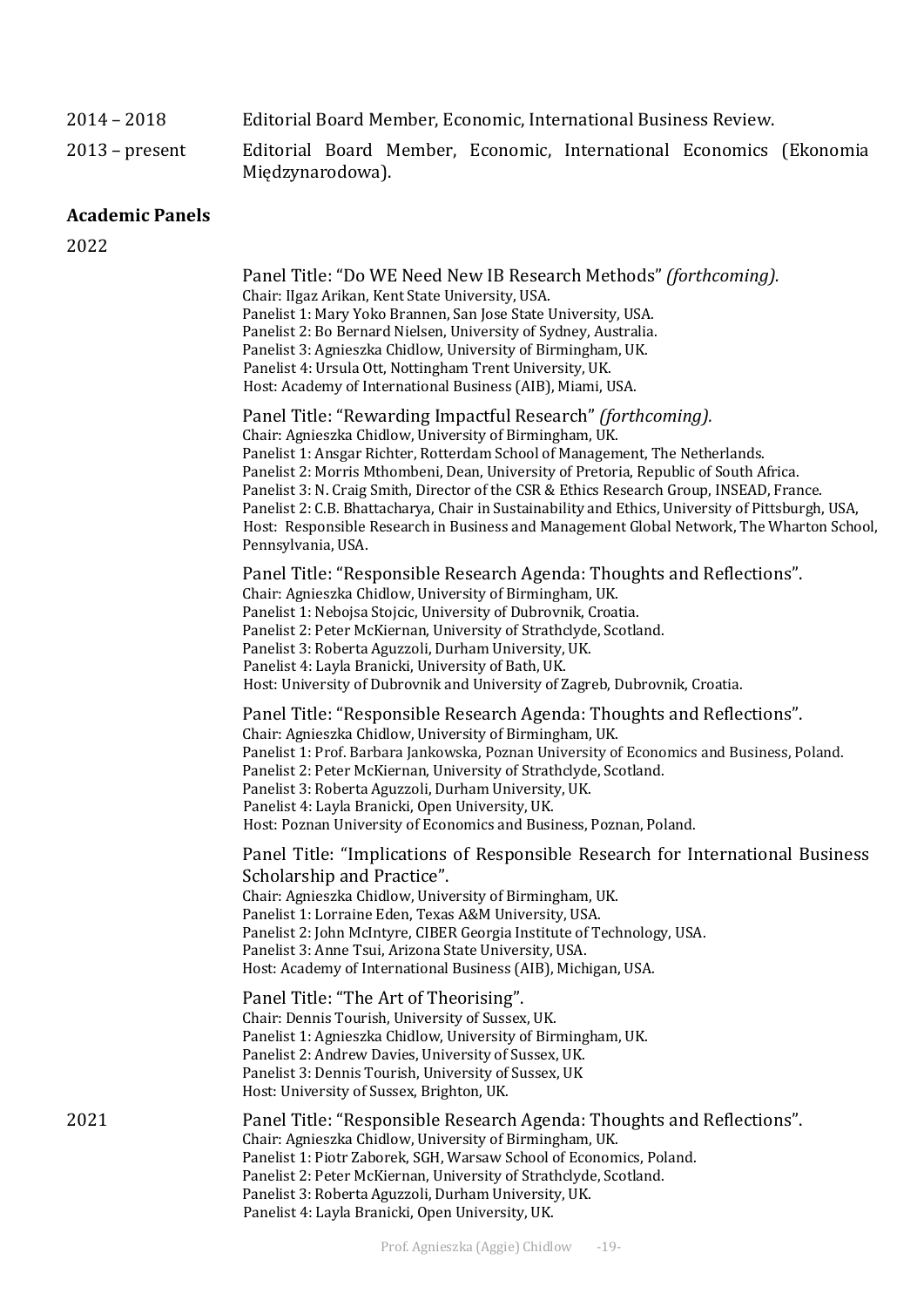|      | Host: SGH Warsaw School of Economics, Warsaw, Poland.                                                                                                                                                                                                                                                                                                                                                                                                                                                                                                                                           |
|------|-------------------------------------------------------------------------------------------------------------------------------------------------------------------------------------------------------------------------------------------------------------------------------------------------------------------------------------------------------------------------------------------------------------------------------------------------------------------------------------------------------------------------------------------------------------------------------------------------|
|      | Panel Title: "Business Schools & social justice: What are our roles, challenges<br>and opportunities?".<br>Chair: Agnieszka Chidlow, University of Birmingham, UK.<br>Panelist 1: Morris Mthombeni, Interim Dean, University of Pretoria, Republic of South Africa.<br>Panelist 2: Ansgar Richter, Dean, Rotterdam School of Management, The Netherlands.<br>Host: European Foundation for Management Development (EFMD), Brussels, Belgium.                                                                                                                                                    |
|      | Panel Title: "Variety if a Spice of Life: Methodological perspectives,<br>opportunities and challenges in IB research".<br>Chair: Stewart R. Miller, University of Texas, USA.<br>Panelist 1: Roberta Aguzzoli, Durham University, UK.<br>Panelist 2: Agnieszka Chidlow, University of Birmingham, UK.<br>Panelist 3: Jorge Lengler, Durham University, UK.<br>Host: Academy of International Business (AIB), 2 <sup>nd</sup> Online Annual Meeting, Miami, USA.                                                                                                                                |
| 2020 | Panel Title: "What's in a p? Reassessing Best Practices for Conducting &<br>Reporting Hypothesis-Testing Research".<br>Chair: Agnieszka Chidlow, University of Birmingham, UK.<br>Panelist 1: William H. Greene, New York University, USA,<br>Panelist 2: Agnieszka Chidlow, University of Birmingham, UK.<br>Panelist 3: Stewart R. Miller, University of Texas, USA.<br>Host: Annual Strategy & International Business Symposium, University of Birmingham, UK.                                                                                                                               |
|      | Panel Title: "Improving the Transparency of Your Research: What It Means for<br>You and Why You should care".<br>Chair: Agnieszka Chidlow, University of Birmingham, UK.<br>Panelist 1: Catherine Welch, University of Sydney, Australia.<br>Panelist 2: Klaus Mayer, Ivey Business School, Canada.<br>Panelist 3: Bob Vandenberg, University of Georgia, USA.<br>Panelist 4: Larry Williams, Texas Tech University, USA.<br>Panelist 5: Denis Arnold, University of North Carolina at Charlotte, USA.<br>Host: Academy of International Business (AIB), 1st Online Annual Meeting, Miami, USA. |
| 2018 | Panel Title: "WAIB Panel: Academic career strategies for women in the UK".<br>Chair: Fiona Moore, Royal Holloway University of London, UK.<br>Panelist 1: Anne Harzing, Middlesex University, UK.<br>Panelist 2: Axele Giroud, Manchester Business School, UK.<br>Panelist 3: Emmanuela Plakoyiannaki, University of Vienna, Austria.<br>Panelist 4: Agnieszka Chidlow, University of Birmingham, UK.<br>Host: Academy of International Business - United Kingdom & Northern Ireland (AIB-UK&I)<br>Chapter, Annual Meeting, University of Birmingham, UK.                                       |

#### **Invited Talks & Keynotes**

2022 **Invited Talk, 1st European International Business Academy Summer School,** Politecnico di Milano School of Management, Italy. Talk Titled: "Research Transparency: What It Means and Why Should You Care" (*forthcoming*).

> Frontline IB Conversations, Academy of International Business, USA: https://www.aib.world/frontline-ib/agnieszka-chidlow.

> Invited Talk, 3<sup>rd</sup> Responsible Research in Business and Management on Tour Symposium (RRBM on Tour), University of Dubrovnik, Dubrovnik, Croatia. Talk Titled: "Research Transparency: What It Means and Why Should You Care".

> Invited Talk, Woxsen International Lecture Series, Woxsen University, Hyderabad, India. Talk Titled: "Methodological Fit and the Art of Theorising".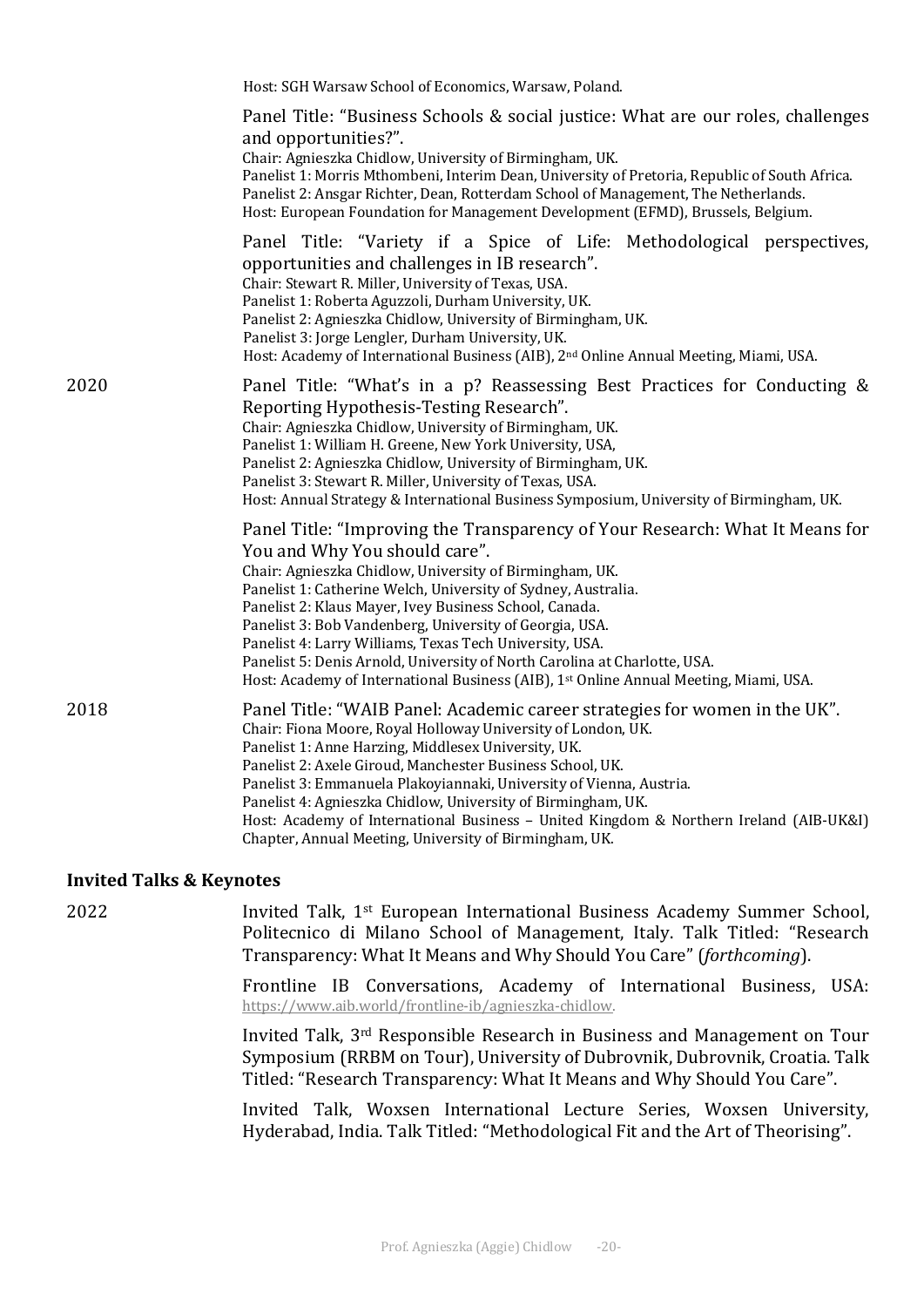|      | Invited Talk, International Guest Lecture, PhD Programme, Business Economics<br>in Digital Environment, University of Dubrovnik, Dubrovnik, Croatia. Talk<br>Titled: "Regional factors manufacturing reshoring strategies: A case study<br>perspective".           |
|------|--------------------------------------------------------------------------------------------------------------------------------------------------------------------------------------------------------------------------------------------------------------------|
|      | Invited Talk, 2 <sup>nd</sup> Responsible Research in Business and Management on Tour<br>Symposium (RRBM on Tour), Poznan University of Economics and Business,<br>Poznan, Poland. Talk Titled: "Research Transparency: What It Means and Why<br>Should You Care". |
|      | Keynote, 3 <sup>rd</sup> Northern Philippines Business Research Conference, Northwestern<br>University, Laoag, Philippines. Talk Titled: "Responsible Research in Business<br>and Management".                                                                     |
|      | Keynote, 9th Pacific National Business and Management and Philippine Academy<br>of Management, Annual Meeting, Manila, Philippines. Talk Titled: "Publish and<br>Flourish: Responsible Research in Business and Management (RRBM) Global<br>Network".              |
|      | Keynote, Research Away Day, University of Sussex, Sussex, UK. Talk Titled:<br>"Responsible Management and Responsible Research in Business and<br>Management (RRBM) Global Network".                                                                               |
| 2021 | Keynote, 9th Pacific National Business and Management and Philippine Academy<br>of Management, Annual Meeting, Manila, Philippines. Talk Titled: "Publish and<br>Flourish: Responsible Research in Business and Management (RRBM) Global<br>Network".              |
|      | Invited Talk, Frontline IB, Academy of International Business (AIB), Michigan,<br>UK.                                                                                                                                                                              |
|      | Invited Talk, Dare to Care: Philosophical Foundations of Responsible Research,<br>Responsible Research in Business and Management (RRBM) Global Network.                                                                                                           |
|      | Invited Talk, 1 <sup>st</sup> Responsible Research in Business and Management on Tour<br>Symposium (RRBM on Tour), SGH Warsaw School of Economics, Warsaw,                                                                                                         |
|      | Poland. Talk Titled: "Research Transparency: What It Means and Why Should<br>You Care".                                                                                                                                                                            |
| 2020 | Invited Talk, Faculti Media Ltd. London, UK. Talk Titled: "Why Future<br>International Business Research Needs More Triangulation"<br>https://faculti.net/why-future-international-business-research-needs-more-triangulation/.                                    |
| 2019 | Invited Talk, Durham University Business School, Durham, UK. Talk Title: "The<br>Significance of Translation in Cross-Language Data Collection".                                                                                                                   |
|      | Invited Talk, Southwestern University of Finance and Economics, School of<br>International Business, Chengdu, China. Talk Titled: "The Significance of<br>Translation in Cross-Language Data Collection".                                                          |
|      | Invited Talk, University of Sheffield, Management School, Sheffield, UK.                                                                                                                                                                                           |
| 2016 | Invited Talk, University of London, SOAS, London, UK. Talk Titled: "The<br>Significance of Translation in Cross-Language Data Collection".                                                                                                                         |
|      | Centre for International Business Education and Research, Robinson College of<br>Business, Georgia State University, Atlanta, USA. Talk Titled: "The Significance<br>of Translation in Cross-Language Data Collection".                                            |
|      | Invited Talk, University of Sheffield, Management School, Sheffield, UK.                                                                                                                                                                                           |
|      |                                                                                                                                                                                                                                                                    |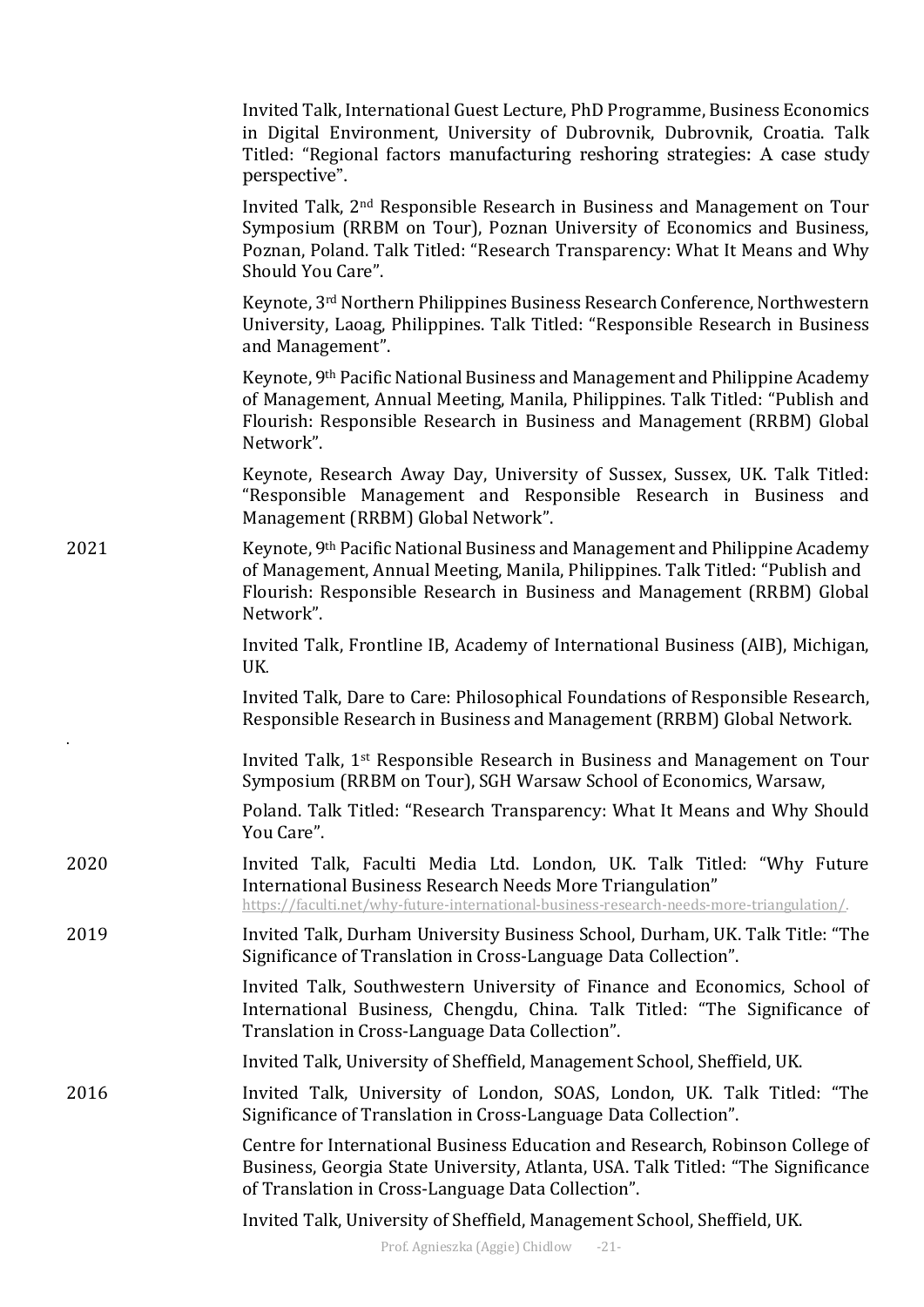| 2015 | Invited Talk, Newcastle University Business School, Newcastle, UK.                                                                                                                                                  |
|------|---------------------------------------------------------------------------------------------------------------------------------------------------------------------------------------------------------------------|
| 2014 | Invited Talk, Institute of International Business and Economics, Poznan<br>University of Economics and Business, Poznan, Poland. Talk Titled:                                                                       |
|      | "Quantitative Research Methods: Enhancing Rigour in Data Collection Through<br>Surveys".                                                                                                                            |
| 2013 | Invited Talk, Swedish Network for European Studies in Economics and<br>Business, Mölle, Sweden.                                                                                                                     |
|      | Invited Talk, Lund University, Business School, Lund, Sweden.                                                                                                                                                       |
| 2010 | Invited Talk, School of Economics and Management, University of Wuhan,<br>Wuhan, China. Talk Titled: "Cross-country Data Collection Challenges in<br>International Business Research: Primary Data".                |
|      | Invited Talk, Department of Management, University of Adger, Kristiansand,<br>Norway. Talk Titled: "Data Collection Procedures Equivalence in IB Research:<br>Thoughts and Reflections".                            |
| 2009 | Invited Talk, Department of International Business, Uppsala University,<br>Uppsala, Sweden. Talk Titled: "Data Collection Procedures Equivalence in IB<br>Research: An Analysis of Publications Between 2000-2009". |

#### **PhD Supervision & Completion**

| $2021$ – present | Ms Sakshi Gajbhiye, Co-Supervisor (50%), Self-funded, Full-time non-EU |  |  |  |
|------------------|------------------------------------------------------------------------|--|--|--|
|                  | student, Birmingham Business School, University of Birmingham, UK. (In |  |  |  |
|                  | progress).                                                             |  |  |  |

- 2018 2022 Dr Xuecong Li, Co-Supervisor (50%), Self-funded, Full-time non-EU student, Birmingham Business School, University of Birmingham, UK. (Completed). Thesis Titled:" The Implications of Springboard Strategies for Chinese Firms".
- 2017 2018 Mr. Minje Kil, Co-Supervisor (50%), Self-funded, Full-time non-EU student, Birmingham Business School, University of Birmingham, UK. (Fail to progress).
- 2016 2021 **Dr** Dilleta Pegoraro, Co-Supervisor (50%), MAKERS project-funded, Full-time EU student, Birmingham Business School, University of Birmingham, UK.

(Completed). Thesis Titled: "A multidisciplinary study of manufacturing reshoring: Regional empirical evidence in Veneto, California and the Midlands".

- 2015 2020 Dr Saaduddin Mohd Ameenuddin Khan, Co-Supervisor (50%), Self-funded, Fulltime non-EU student, Birmingham Business School, University of Birmingham, UK. (Completed). Thesis Titled: "Cross-cultural negotiations".
- 2015 2019 **Dr** Guy Ainsley, Co-Supervisor, Co-Supervisor (50%), Self-funded, Part-time home student, Birmingham Business School, University of Birmingham, UK. (Completed). Thesis Titled: "The nature and influence of information quality and information asymmetry on decision-making by UK corporate boards of directors".
- 2013 2017 **Dr** Nasser Mohammad Alshareef, Co-Supervisor (50%), Self-funded, Full-time non-EU student, Business School, Manchester Metropolitan University, UK.

(Completed). Thesis Titled: "FDI in the KSA: Institutional Determinants of British Multinational Enterprises' Location Decisions".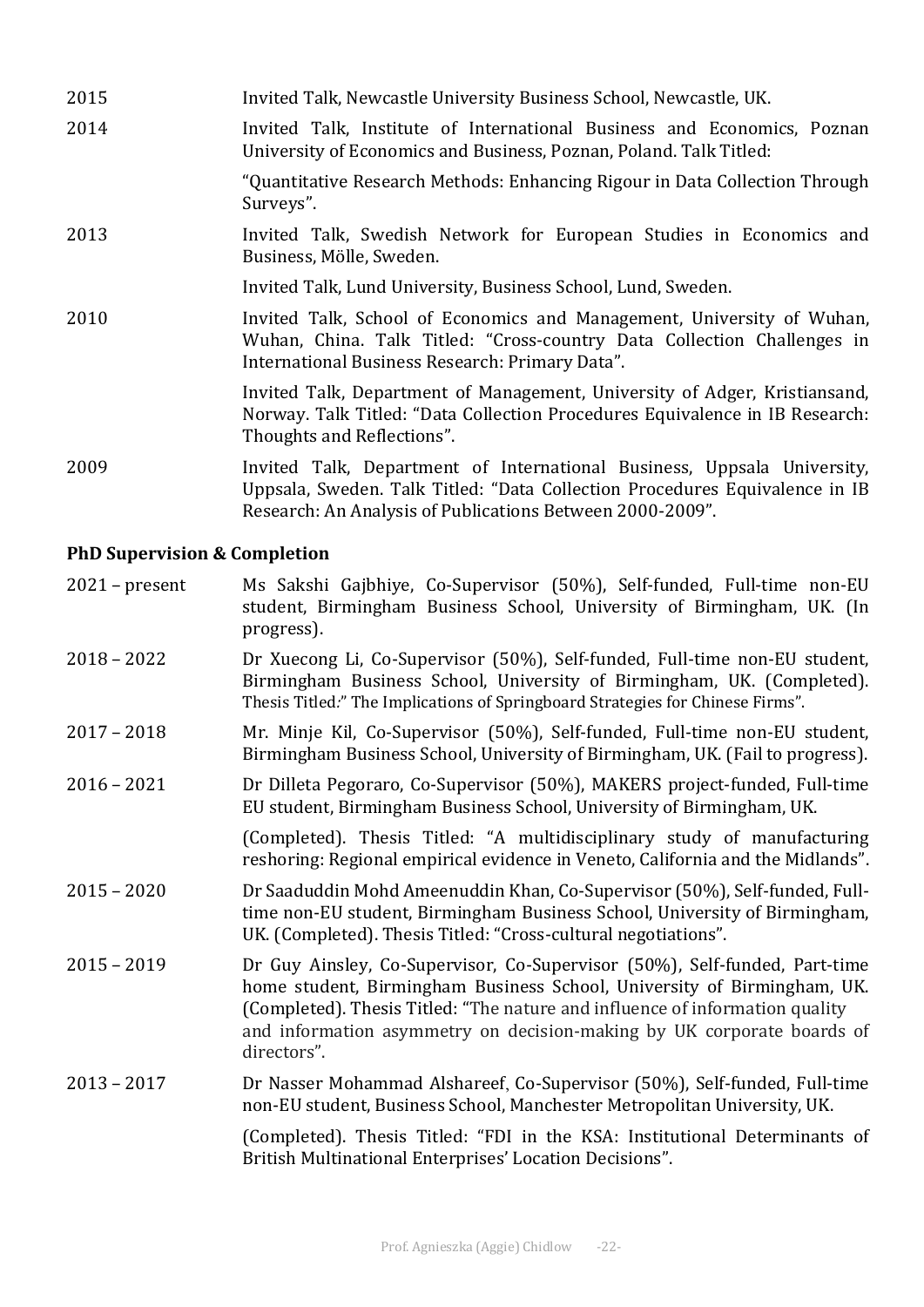| $2012 - 2016$ | Dr Ahmed Youssef Al Saleh, Co-Supervisor (50%), Self-funded, Full-time non-EU |  |  |  |                                                                               |  |
|---------------|-------------------------------------------------------------------------------|--|--|--|-------------------------------------------------------------------------------|--|
|               |                                                                               |  |  |  | student, Business School, Manchester Metropolitan University, UK.             |  |
|               |                                                                               |  |  |  | (Completed). Thesis Titled: "Developing a Model to Predict the Performance of |  |
|               |                                                                               |  |  |  | Small and Medium-Sized Enterprises: The Case of the Kingdom of Saudi Arabia". |  |

#### **PhD Examination**

| 2022 | Dr. Muttamas Wongwanich, Chair, Department of Strategy & International<br>Business, Birmingham Business School, University of Birmingham, UK. Thesis<br>Titled: "Firms, innovation and competitiveness and science park development<br>in Thailand". |
|------|------------------------------------------------------------------------------------------------------------------------------------------------------------------------------------------------------------------------------------------------------|
| 2020 | Dr. Xiaoijng Lu, External Examiner, Department of Management, School of<br>Business, Economics and Informatics, Birkbeck, University of London, UK.<br>Thesis Titled: "Political Connections and Firm Internationalisation".                         |
|      | Dr. Yaopeng Wang, Chair, Department of Finance, Birmingham Business School,<br>University of Birmingham, UK. Thesis Titled: "Essays on corporate culture and<br>innovation".                                                                         |
| 2018 | Dr Legi Zhao, External Examiner, University of Wollongong, New South Wales,<br>Australia. Thesis Titled: "Impacts of Entrepreneurial Factors on the Technical<br>Efficiency of Eastern and Non-Eastern Private Manufacturing SMEs in China".         |
| 2012 | Dr Zhaohui Zhu, Internal Examiner, Business School, Manchester Metropolitan<br>University, UK. Thesis Titled: "FDI, Ownership Change and the Firms' Business<br>Performance in China".                                                               |

#### **External Examiner: Programme Level**

| $2017 - 2020$ | External Examiner, MSc International Business, Management School, University |
|---------------|------------------------------------------------------------------------------|
|               | of Liverpool, UK.                                                            |
| 2011<br>2017  | External Examinor MCa Economias and International Duciness Duciness Cahool   |

#### 2014 – 2017 External Examiner, MSc Economics and International Business, Business School, University of Wolverhampton, UK.

#### **External Peer-Review: Professorships**

| 2022 | Newcastle University Business School, Newcastle, UK. |
|------|------------------------------------------------------|
|      |                                                      |

Aston University Business School, Birmingham, UK.

#### **Internal Electoral Board: Professorship & Others**

- 2022 University of Birmingham, College of Engineering and Physical Sciences, Birmingham, UK (*Professorship*).
- 2021 University of Birmingham, College of Engineering and Physical Sciences, Birmingham, UK (Associate Professorship).

#### Probationary Advisor and Mentor for Early and Mid- Career Academic Staff

- 2021 Sheth/Academy of International Business (AIB) Doctoral Consortium, Mentor, Academy of International Business (AIB), 2<sup>nd</sup> Online Annual Meeting, University of Florida, Miami, USA.
- 2018 present Dr Roberta Aguzzoli, Mentor, Associate Professor (Research-focused), Business School, Durham University, Durham, UK.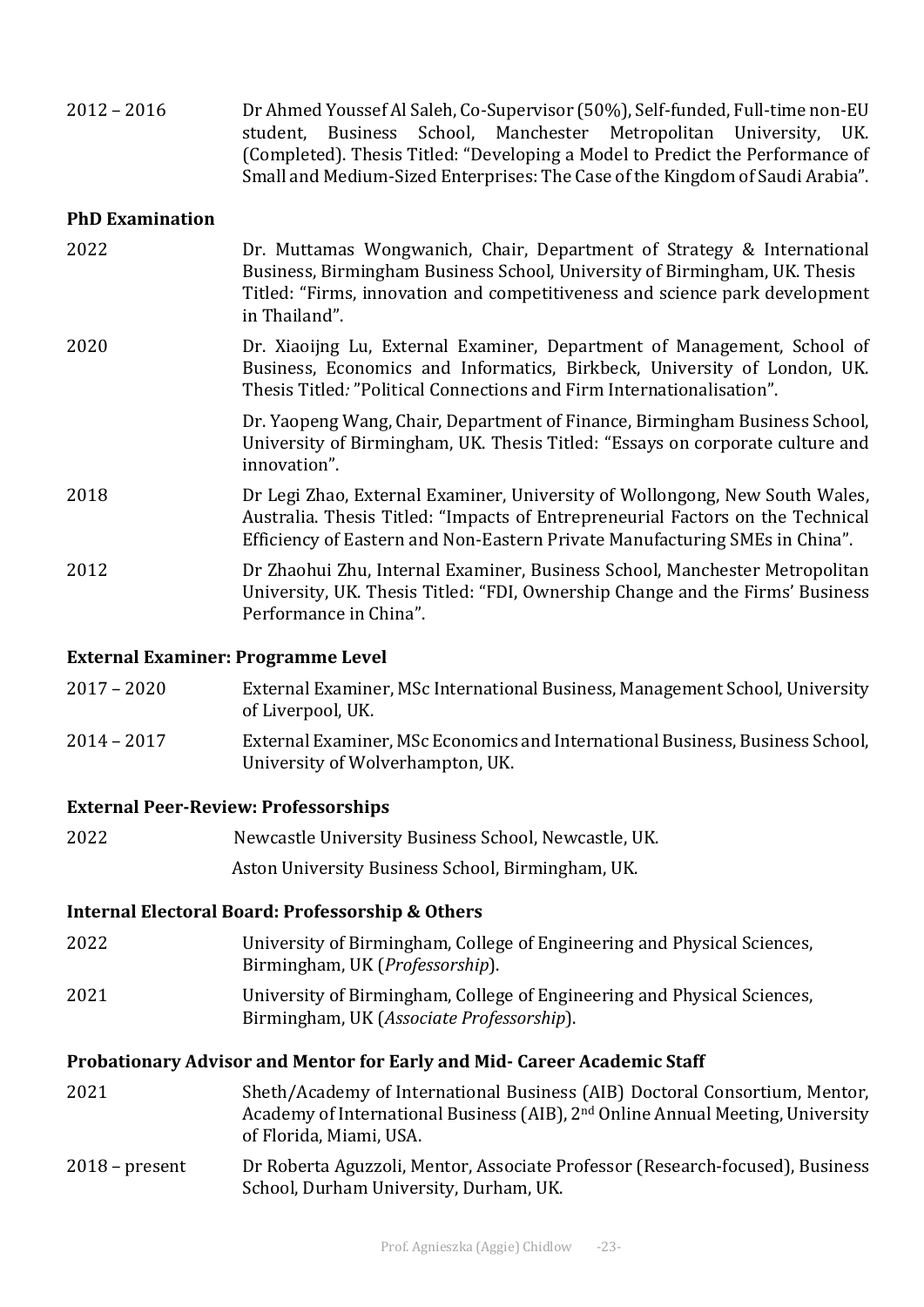- 2019 2021 Dr Amore Minayora, Mentor, Associate Lecturer, Department of Strategy & International Business, Birmingham Business School, University of Birmingham, UK. Appointed as a Senior Lecturer at University of the West of England, UK.
- 2018 2021 **Dr** Emma Gardner, Probationary advisor and mentor, Successfully passed probationary period and managed to transfer her employment contract from

teaching to research-focused, Appointed as an Assistant Professor (Researchfocused), Department of Strategy & International Business, Birmingham Business School, University of Birmingham, UK.

2018 - 2021 **Dr** Amir Qamar Probationary advisor and mentor, Successfully passed probationary period, Appointed as an Assistant Professor (Research-focused), Department of Strategy & International Business, Birmingham Business School, University of Birmingham, UK.

> Dr Joachim Timlon, Probationary advisor, Passed probationary period, Appointed as an Assistant Professor (Teaching-focused), Department of Strategy & International Business, Birmingham Business School, University of Birmingham, UK.

- 2018 2020 Dr Maria Karafyllia, Mentor, Department of Strategy & International Business, Birmingham Business School, University of Birmingham, UK.
- 2019 2021 **Dr James Blackmore-Wright, Probationary advisor and mentor, Successfully** passed probationary period, Appointed as an Assistant Professor (Teachingfocused), Successfully obtained Senior Fellowship of the Higher Education Academy, Department of Strategy & International Business, Birmingham Business School, University of Birmingham, UK.
- 2012 present Doctoral Consortium Panellist and Mentor (Various), European International Business Academy (EIBA), Academy of International Business (AIB), Academy of International Business – United Kingdom & Northern Ireland (AIB – UK&I).

#### **Teaching Leadership, Design, Delivery & Enhancement**

- 2019 2020 Strategy, MBA in Singapore (November cohort), Module Leader, Students *Evaluation/Global Index*: 4.3 (RR=18/100%), University of Birmingham and Singapore Institute of Management (Strategic Partner), UK/Singapore. *Responsibilities*: Solely designing, administrating and delivering lectures & seminars.
- 2018 2019 Strategy, MBA in Singapore (November cohort), Module Leader, Students *Evaluation/Global Index*: 4.4 (RR=19/90%), University of Birmingham and

Singapore Institute of Management (Strategic Partner), UK/Singapore. *Responsibilities*: Solely designing, administrating and delivering lectures & seminars.

Strategy, MBA in Singapore (May cohort), Module Leader, Students *Evaluation/Global Index*: 4.3 (RR=28/100%), University of Birmingham and Singapore Institute of Management (Strategic Partner), UK/Singapore.

*Responsibilities*: Solely designing, administrating and delivering lectures & seminars.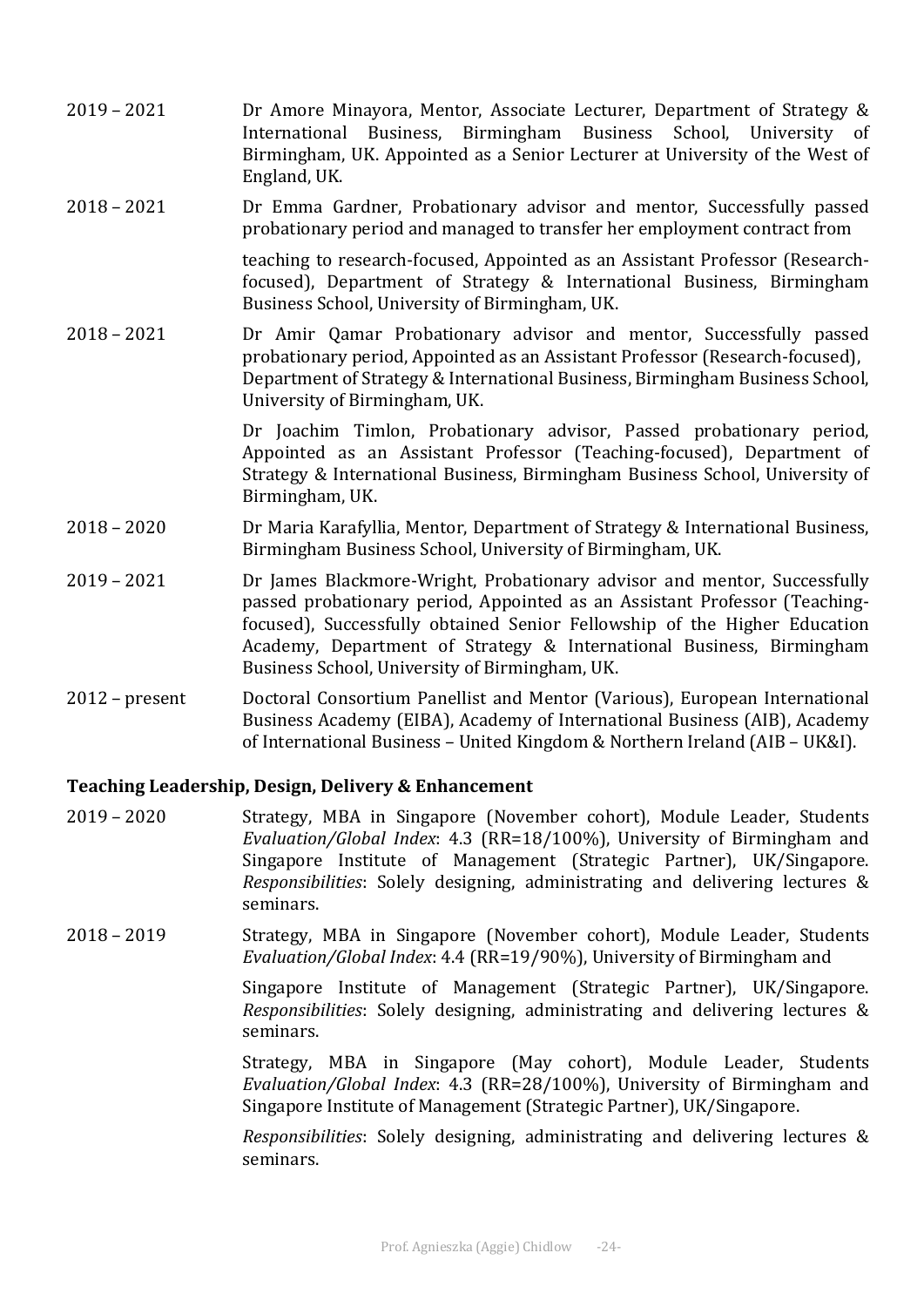2017 – 2018 Strategy, MBA in Singapore (November cohort), Module Leader, Students *Evaluation/Global Index*: 4.3 (RR=11/100%), University of Birmingham and Singapore Institute of Management (Strategic Partner), UK/Singapore.

> *Responsibilities*: Solely designing, administrating and delivering lectures & seminars.

> Strategy, MBA in Singapore (May cohort), Module Leader, Students *Evaluation/Global Index*: 4.3 (RR=17/100%), University of Birmingham and

> Singapore Institute of Management (Strategic Partner), UK/Singapore. *Responsibilities*: Solely designing, administrating and delivering lectures & seminars.

> International Business Strategy, MS.c Management, Co-module Leader, Students *Evaluation/Global Index*: 4.4 (RR=43/28%), Birmingham Business School, University of Birmingham. UK, *Responsibilities*: Shared designing, administrating and delivering lectures & seminars with two staff members.

2016 – 2017 Research Methods, MS.c Management, Module Leader, Students *Evaluation/Global Index*: 4.1 (RR=99/64%), Birmingham Business School, University of Birmingham. UK, *Responsibilities*: Solely designing, administrating and delivering lectures & seminars.

*Note*: Best Practice Delivery and Assessment/Commended by an External Examiner

Strategy, MBA in Singapore (November cohort), Module Leader, Students *Evaluation/Global Index*: 4.0 (RR=8/100%), University of Birmingham and Singapore Institute of Management (Strategic Partner), UK/Singapore.

*Responsibilities*: Solely designing, administrating and delivering lectures & seminars.

Strategic Analysis in International Business, MBA in Singapore (November cohort), Co-module Leader, Students *Evaluation/Global Index*: 3.8  $(RR=12/100\%)$ , University of Birmingham and Singapore Institute of Management (Strategic Partner), UK/Singapore. *Responsibilities*: Shared designing, administrating and delivering lectures & seminars with two staff members.

International Business Strategy, MS.c Management, Co-module Leader, Students *Evaluation/Global Index*: 3.8 (RR=28/18%), Birmingham Business School, University of Birmingham. UK, *Responsibilities*: Shared designing, administrating and delivering lectures & seminars with two staff members.

2015 – 2016 Research Methods, MS.c Management, Module Leader, Students Evaluation/Global Index: 4.1 (RR=40/73%), Birmingham Business School, University of Birmingham. UK, *Responsibilities*: Solely designing, administrating and delivering lectures & seminars.

> Dissertations, MS.c Management and MS.c International Business, Principal Supervisor, Students *Evaluation/Global Index*: 4.8 (RR=6/100%), Birmingham Business School, University of Birmingham. UK.

2014 – 2015 Research Methodology, PhD Level, Module Leader, Business School, Manchester Metropolitan University, UK, *Responsibilities*: Solely designing, administrating and delivering lectures & seminars with two staff members.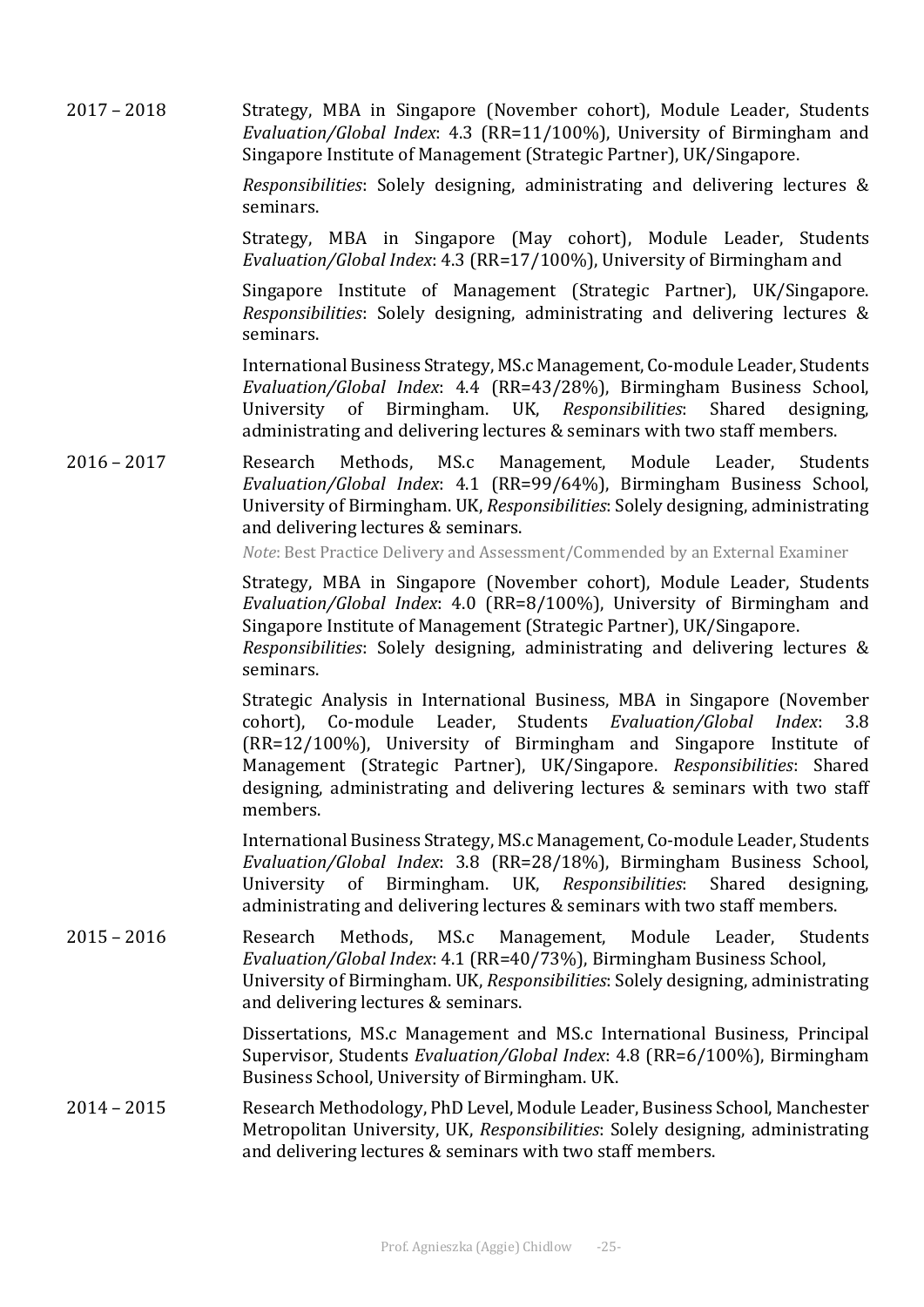| $2010 - 2015$ | Dynamic Business Environment, UG Level, Co-module Leader, Business School,<br>Manchester Metropolitan University, UK, Responsibilities: Shared designing,<br>administrating and delivering lectures & seminars with five staff members.               |
|---------------|-------------------------------------------------------------------------------------------------------------------------------------------------------------------------------------------------------------------------------------------------------|
|               | European and Global Economy, UG Level, Co-module Leader, Business School,<br>Manchester Metropolitan University, UK, Responsibilities: Shared designing,<br>administrating and delivering lectures & seminars with two staff members.                 |
| $2011 - 2012$ | International Marketing Research, UG Level, Co-module Leader, King's College<br>London, UK, Responsibilities: Shared designing, administrating and delivering<br>lectures & seminars with two staff members.                                          |
| $2008 - 2010$ | Strategic Management, PG Level, Module Leader, Business School, Staffordshire<br>University, UK. Responsibilities: Solely designing, administrating and delivering<br>lectures & seminars.                                                            |
| $2007 - 2010$ | Business Research Methods, PG Level, Module Leader, Business School,<br>Staffordshire University, UK. Responsibilities: Solely designing, administrating<br>and delivering lectures & seminars.                                                       |
| $2007 - 2009$ | Economics of Strategy, UG Level, Module Leader, Business School, Staffordshire<br>University, UK. Responsibilities: Solely designing, administrating and delivering<br>lectures & seminars.                                                           |
|               | Mathematics for Economics, PhD Level (Pre-course), Module Leader, Business<br>School, Staffordshire University, UK. Responsibilities: Solely designing,<br>administrating and delivering lectures & seminars.                                         |
| $2006 - 2010$ | Introduction to Econometrics, UG Level, Module Leader, Business School,<br>Staffordshire University, UK. Responsibilities: Solely designing, administrating<br>and delivering lectures & seminars.                                                    |
| $2006 - 2008$ | Business Decision Making, UG Level, Module Leader, Business School,<br>Staffordshire University, UK. Responsibilities: Solely designing, administrating<br>and delivering lectures & seminars.                                                        |
|               | Business Environment, UG Level, Module Leader, Business School, Staffordshire<br>University, UK. Responsibilities: Solely designing, administrating and delivering<br>lectures & seminars.                                                            |
|               | International Marketing, UG Level, Module Leader, Business School, University<br>of Manchester, UK. Responsibilities: Solely designing, administrating and<br>delivering lectures & seminars.                                                         |
| $2004 - 2005$ | International Marketing Analysis, MBA, Module Lecturer, Department of<br>Marketing, Wayne State University, USA. Responsibilities: Designing,<br>administrating and delivering several seminars for Prof. A. Yaprak.                                  |
| $1999 - 2000$ | Business Research Methods, UG Level, Module Lecturer, Faculty of Economics<br>Management, Business School, University of Szczecin, Poland.<br>and<br>Responsibilities: Designing, administrating and delivering lectures and<br>seminars.             |
| $1998 - 2000$ | Introduction and Advanced Microeconomics, UG Level, Module Lecturer,<br>Faculty of Economics and Management, Business School, University of Szczecin,<br>Poland. Responsibilities: Designing, administrating and delivering lectures and<br>seminars. |
|               | Introduction to Firm's Valuation, UG Level, Module Lecturer, Faculty of<br>Economics and Management, Business School, University of Szczecin, Poland.                                                                                                 |